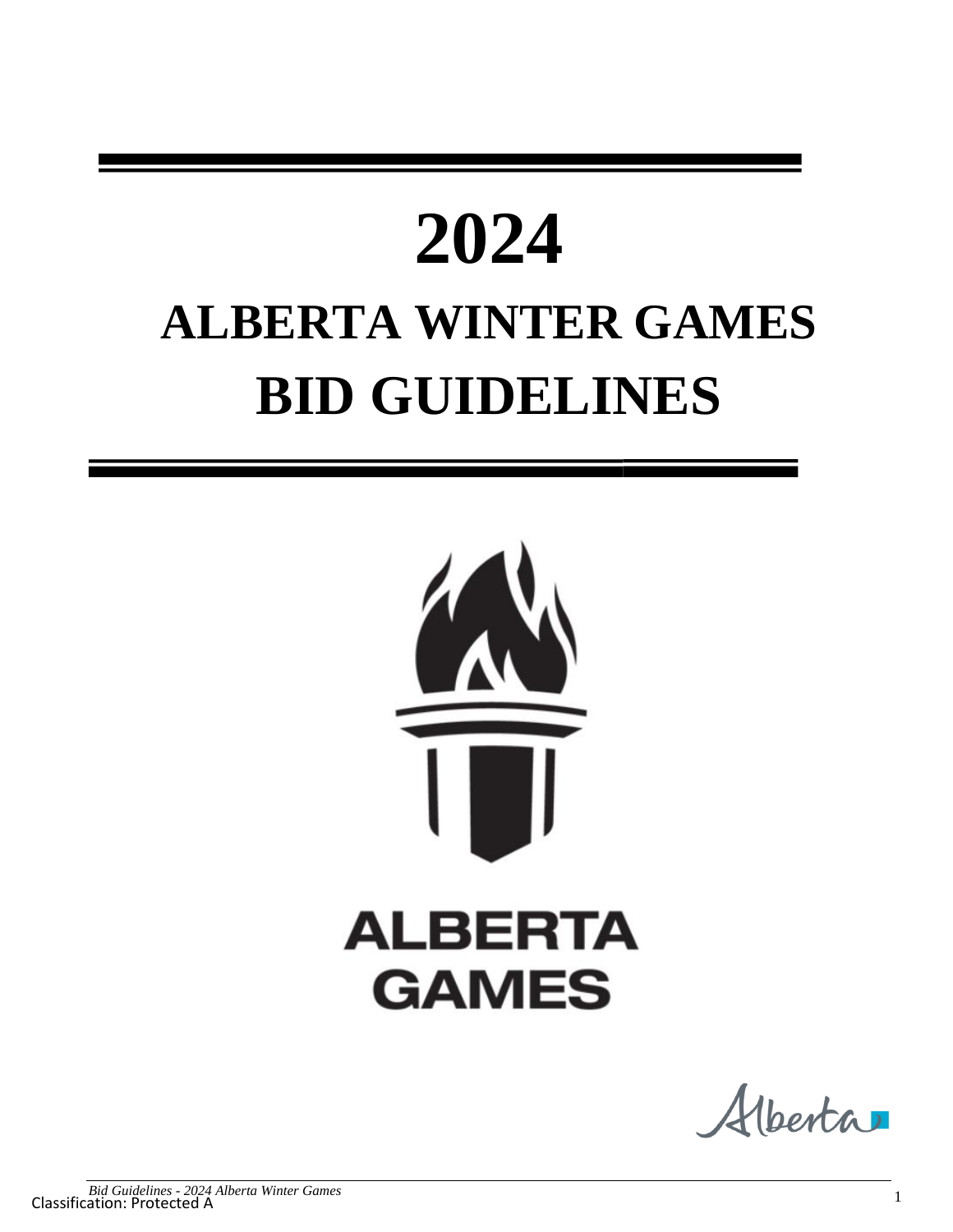# **2024 ALBERTA WINTER GAMES BID GUIDELINES**

# **TABLE OF CONTENTS**

## **LIST OF APPENDICES**

| Appendix III - Sports, Tournament Format and Facility Requirements18 |  |
|----------------------------------------------------------------------|--|
|                                                                      |  |
|                                                                      |  |
|                                                                      |  |

**Note: Please use and include Appendix V - Budget Worksheet and Appendix VI - Bid Submission Checklist with your bid submission.**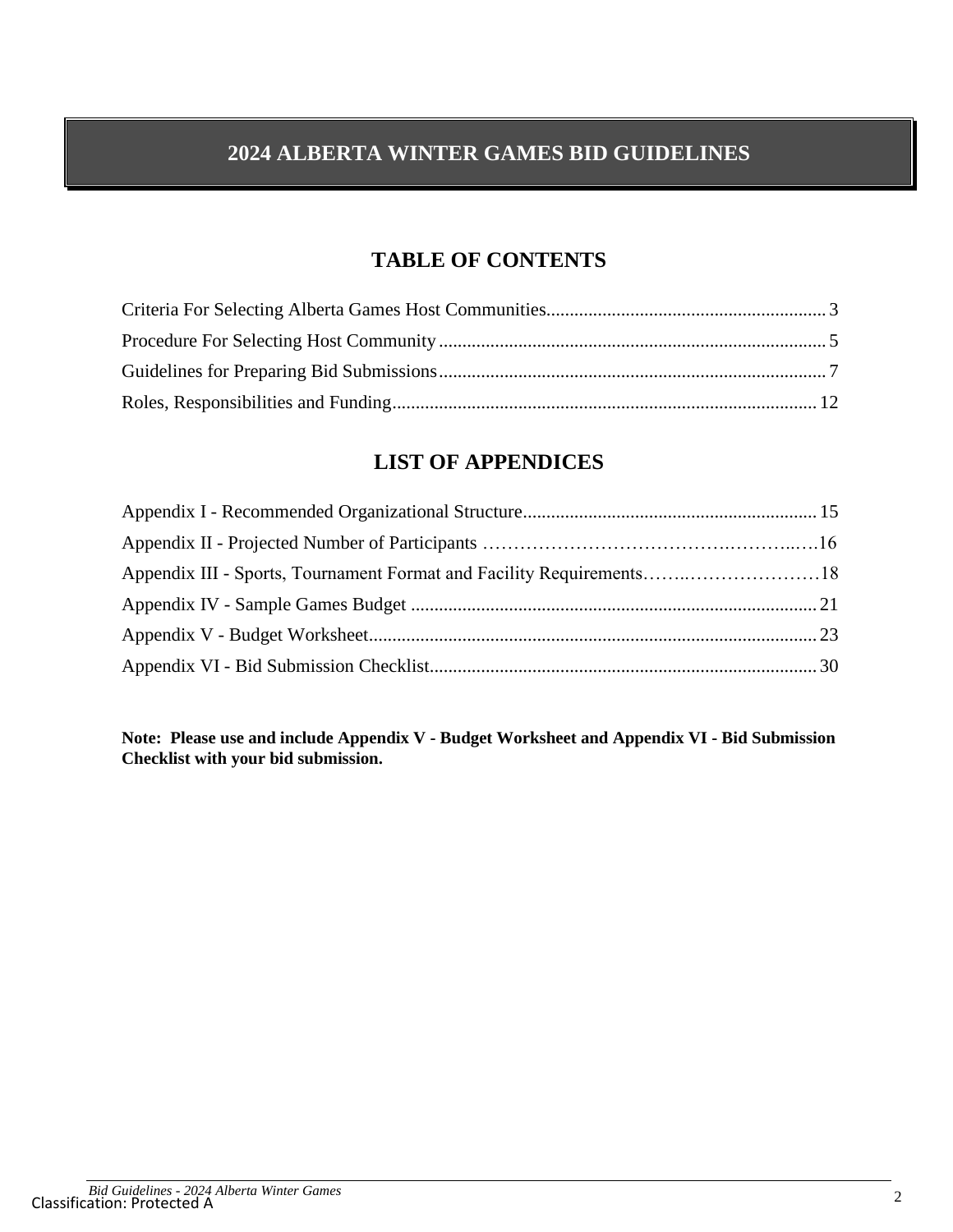# **CRITERIA FOR SELECTING ALBERTA WINTER GAMES HOST COMMUNITIES**

The "Alberta Winter Games" is a program of the Ministry of Alberta Culture & Status of Women and is intended to provide a competitive opportunity in a multi-sport festival for "developing" athletes eleven (11) to sixteen (16) years of age.

The Government of Alberta believes that all communities within the Province of Alberta, that are capable of appropriately accommodating all participants and providing adequate sport facilities should be given the opportunity to bid to host an Alberta Winter Games.

In the selection of a host community, the primary consideration is the potential benefit to the developing athlete.

Other considerations include the benefit to the host community and to sport in the province.

Communities with populations less than 10,000 are encouraged to join together with neighboring communities to submit a joint bid.

Athletes in the Alberta Games will have advanced to the Alberta Games through either a zone playoff or Zone Camp.

#### **GUIDELINES AND PROCEDURES**

#### **Selection Process**

Staff within the Multisport Games unit of Sport, Physical Activity and Recreation (SPAR) will assess and tour bidding communities that qualify under the guidelines.

#### **Selection Criteria**

The following criteria will be considered in the selection of a host community:

#### **1. Physical Facilities**

- a) Capability of accommodating the athletes, coaches and officials
- b) Availability of food service facilities for all participants
- c) Capacity to host selected sport events
- d) Availability of medical facilities
- e) Availability of adequate hotel/motel facilities to accommodate Games visitors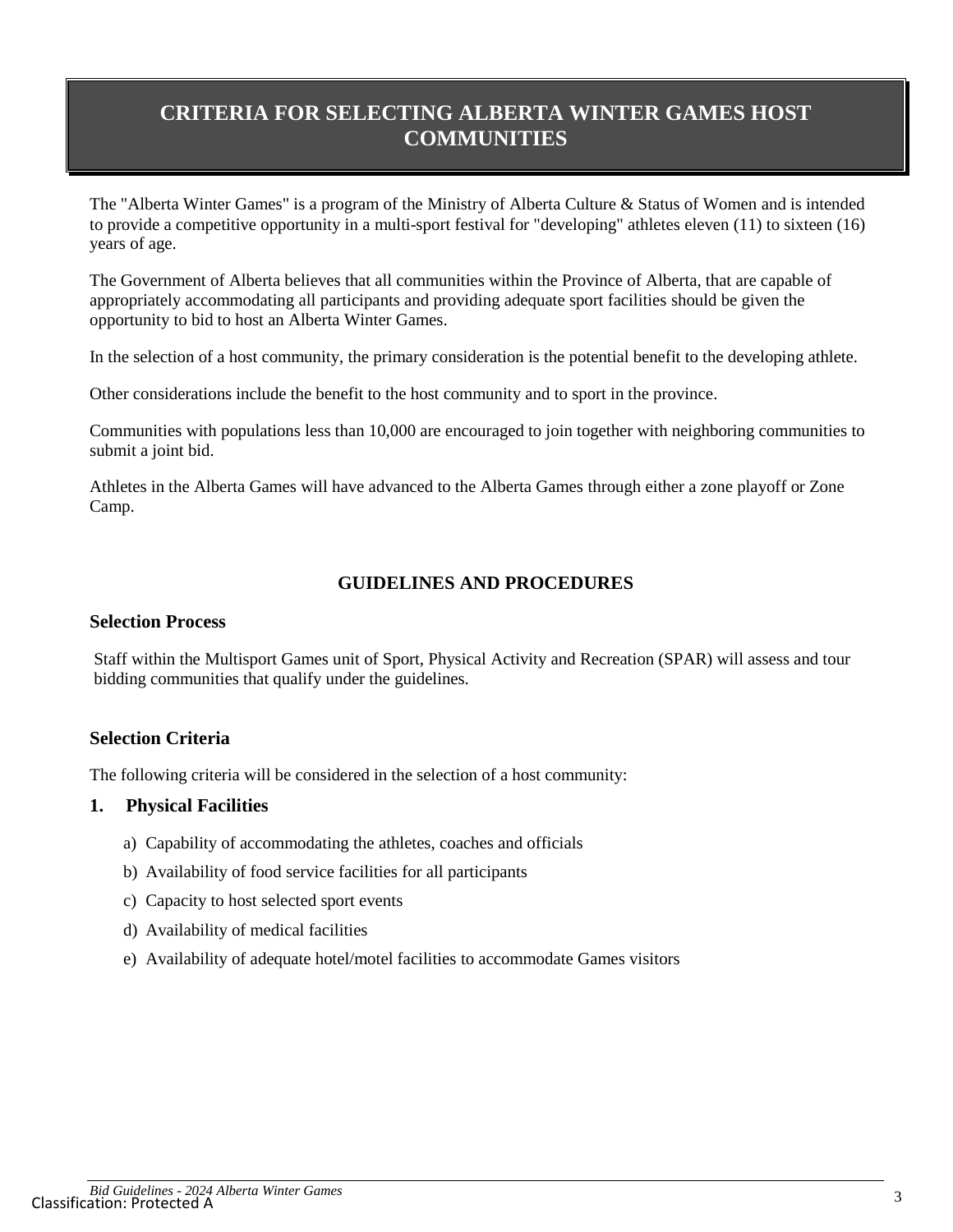## **2. Financial Resources**

- a) Commitment of the municipality
- b) Capability of raising adequate funds, gifts-in-kind, and services, to offset expenses

### **3. Human Resources**

- a) Evidence of community support
- b) Evidence of leadership and organizational ability
- c) Past experience in hosting major events, including previous Alberta Summer and Winter Games
- d) Support by the local media
- e) Capability of providing 1000 2000 volunteers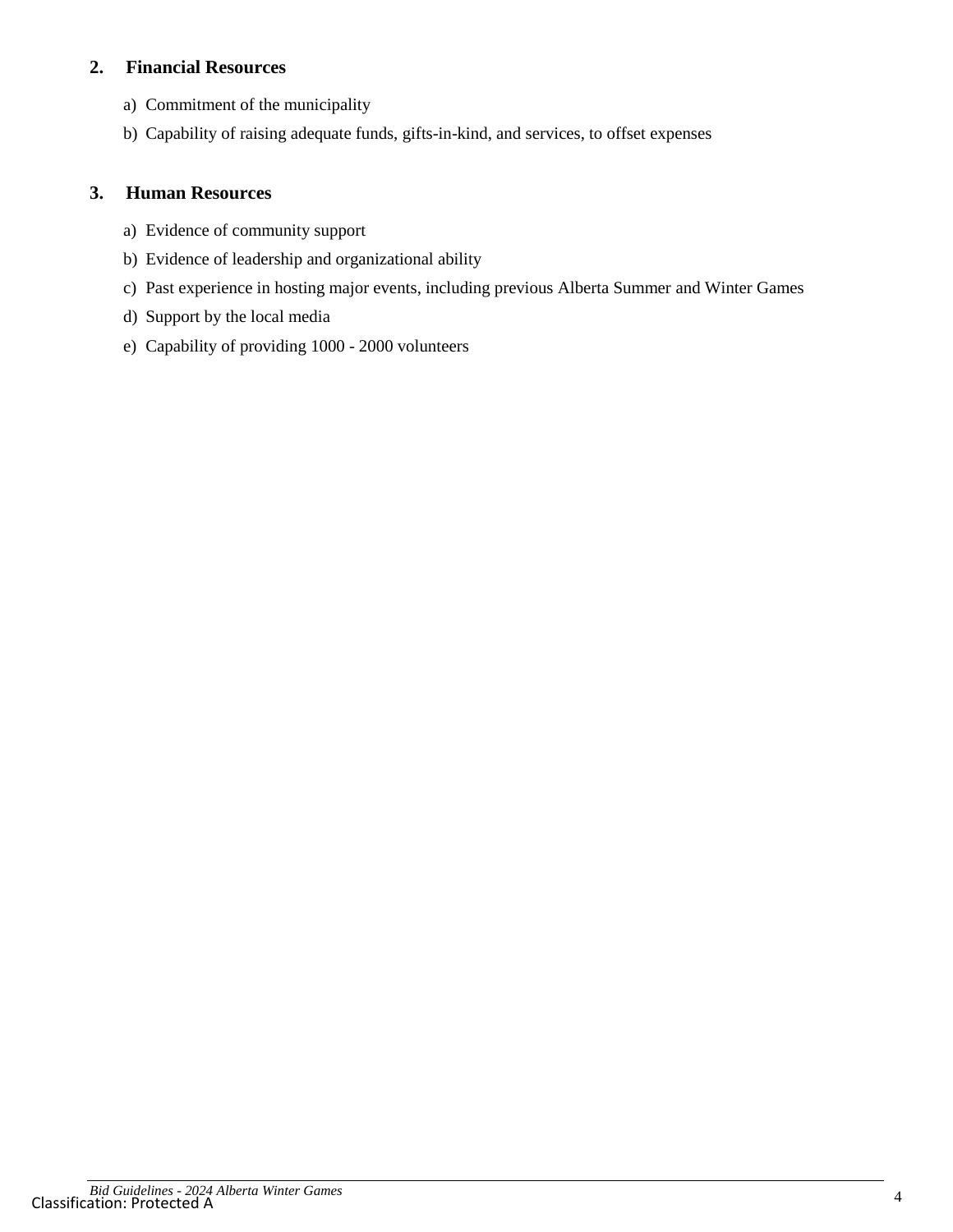#### **1. Bid Invitation**

An "Invitation to Bid" is sent to Alberta municipalities and Band Councils in January 2022.

Communities with populations under 10,000 are advised to consider regional or joint bids involving neighboring municipalities.

#### **2. Letter of Intent to Bid**

The bid process requires that a letter outlining your community's interest in bidding to host the 2024 Alberta Winter Games, together with a resolution of support from your Municipal Council(s), must be received by **March 25, 2022.**

Please forward the "Letter of Intent to Bid" to:

#### **Don S. Wilson Director, Multisport Games Sport, Physical Activity and Recreation Alberta Culture and Status of Women #620, 615 Macleod Trail SE Calgary, Alberta T2G 4T8 Phone: (403) 297-2729 E-mail: don.wilson@gov.ab.ca**

#### **3. Bid Committee**

Municipal Council should appoint interested individuals to serve on a "Bid Committee".

The Bid Committee is responsible for preparing the bid document and presenting it to the Multisport Games unit.

#### **4. Bid Preparation and Submission**

Bid submissions must be no more than twenty (20) pages in length.

*Refer to Guidelines for Preparing Your Bid Submission, page [7](#page-6-0) and Bid Submission Checklist, page 30.*

The Bid submission may include letters of support, etc. in addition to the twenty (20) pages.

Please include the Bid Submission Checklist and Budget Worksheet with your submission.

Assistance in the preparation of bid submissions, or additional information on any facet of the Alberta Winter Games, is available from the Multisport Games unit.

**Bid submissions must be forwarded to the Multisport Games unit by April 29, 2022**. *Refer to address above.*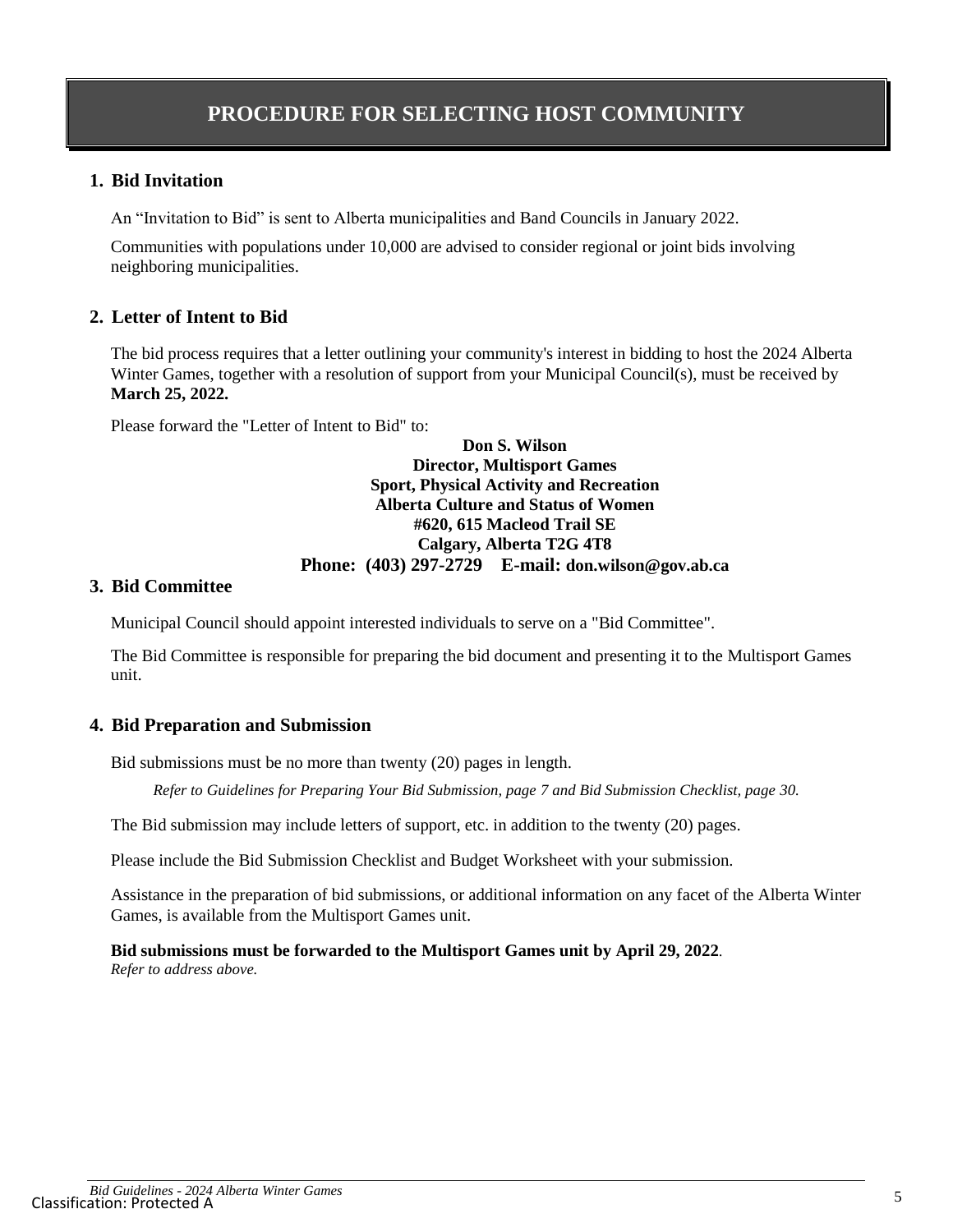#### **5. Bid Selection**

Multisport Games staff, will review the submissions, tour selected bid communities and recommend selection of the host community based on the established Selection Criteria.

The bid tour will be conducted in **May 2022** and is an opportunity for an assessment of the strengths and weaknesses of each bid, relative to the basic requirements for hosting the Games and relative to other bids.

Multisport Games staff will be available for approximately three (3) hours on the appointed day.

#### **6. Bid Award**

The successful host community will be officially announced approximately **June 2022** by the Minister of Culture & Status of Women.

Representatives of the host community will be invited to attend the **2023 Alberta Summer Games**, to be staged in **Okotoks/Black Diamond July 20-23, 2023**.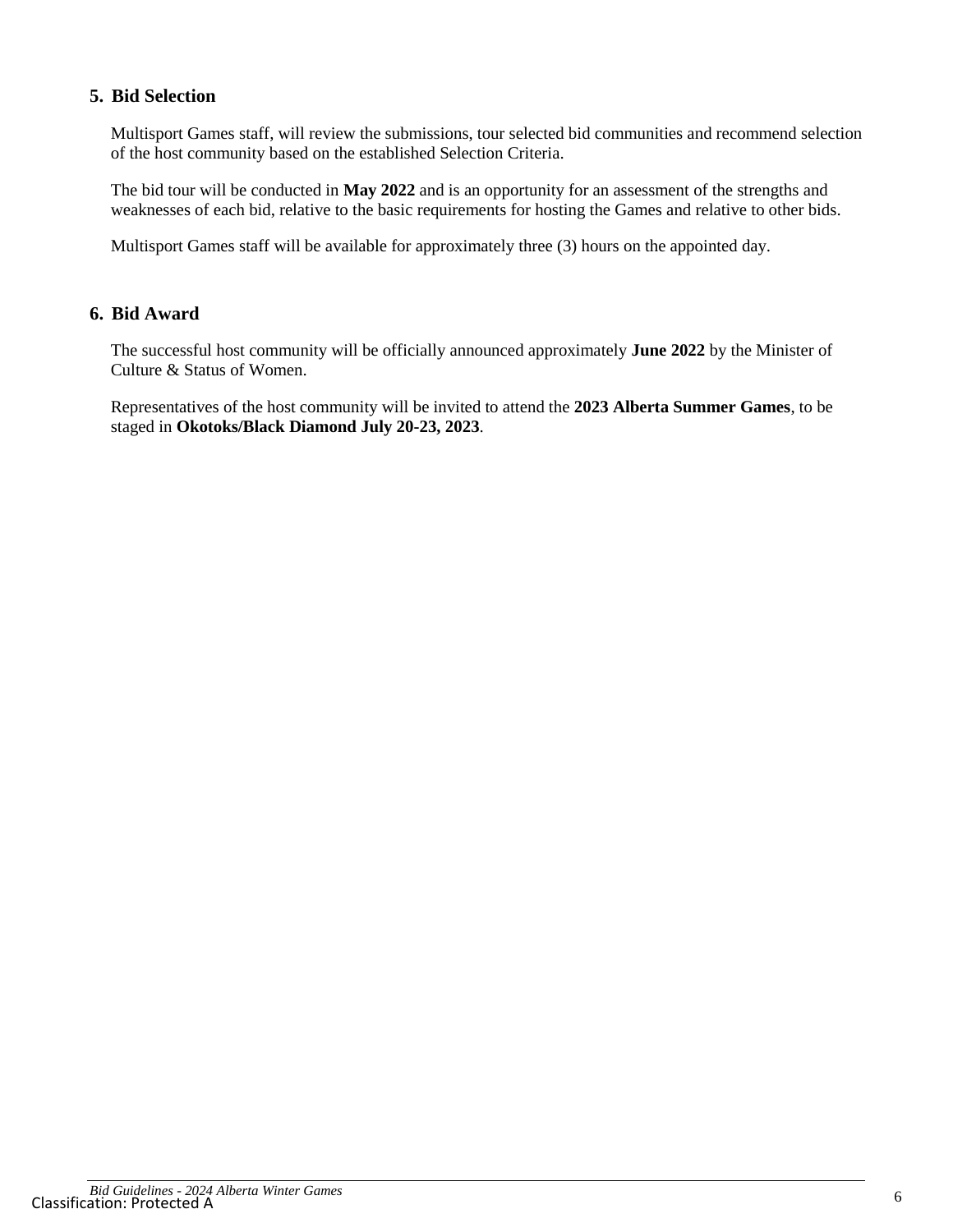## <span id="page-6-0"></span>**GUIDELINES FOR PREPARING BID SUBMISSIONS**

#### **BID SUBMISSIONS MUST CONTAIN THE FOLLOWING INFORMATION:**

#### **Please also include Appendix V - Budget Worksheet, page 23 and Appendix VI - Bid Submission Checklist, page 30, with your bid submission.**

#### **1. Municipal Support**

A statement of support and commitment from the local municipal council and any other co-operating municipalities is required. There should be clarification if the bid is a joint municipal bid or not. The bidding municipality(s) must acknowledge that, the ultimate financial responsibility for the cost of staging the Games rests with the municipality(s).

#### **2. Previous Event Experience**

Indicate past experience hosting zone, provincial, national events hosted in recent years.

#### **3. Proposed Dates of your Games**

The dates for the 2024 Alberta Winter Games have tentatively been planned ideally for the second week of February 2024.

Changes to the tentative dates will require the approval of the Multisport Games unit.

#### **4. Games Format**

#### **Games Format (eg. February 8 - 11)**

| Day 1 |                                | $12 \text{ pm} - 4 \text{ pm}$ Athletes arrive and register |
|-------|--------------------------------|-------------------------------------------------------------|
|       | 7 pm                           | <b>Opening Ceremonies</b>                                   |
| Day 2 | $8 \text{ am} - 6 \text{ pm}$  | Competition                                                 |
| Day 3 | $8 \text{ am} - 6 \text{ pm}$  | Competition                                                 |
| Day 4 | $8 \text{ am} - 11 \text{ am}$ | Competition                                                 |
|       | 2 pm                           | <b>Closing Award Presentations</b>                          |
|       | 3 pm                           | Athletes depart                                             |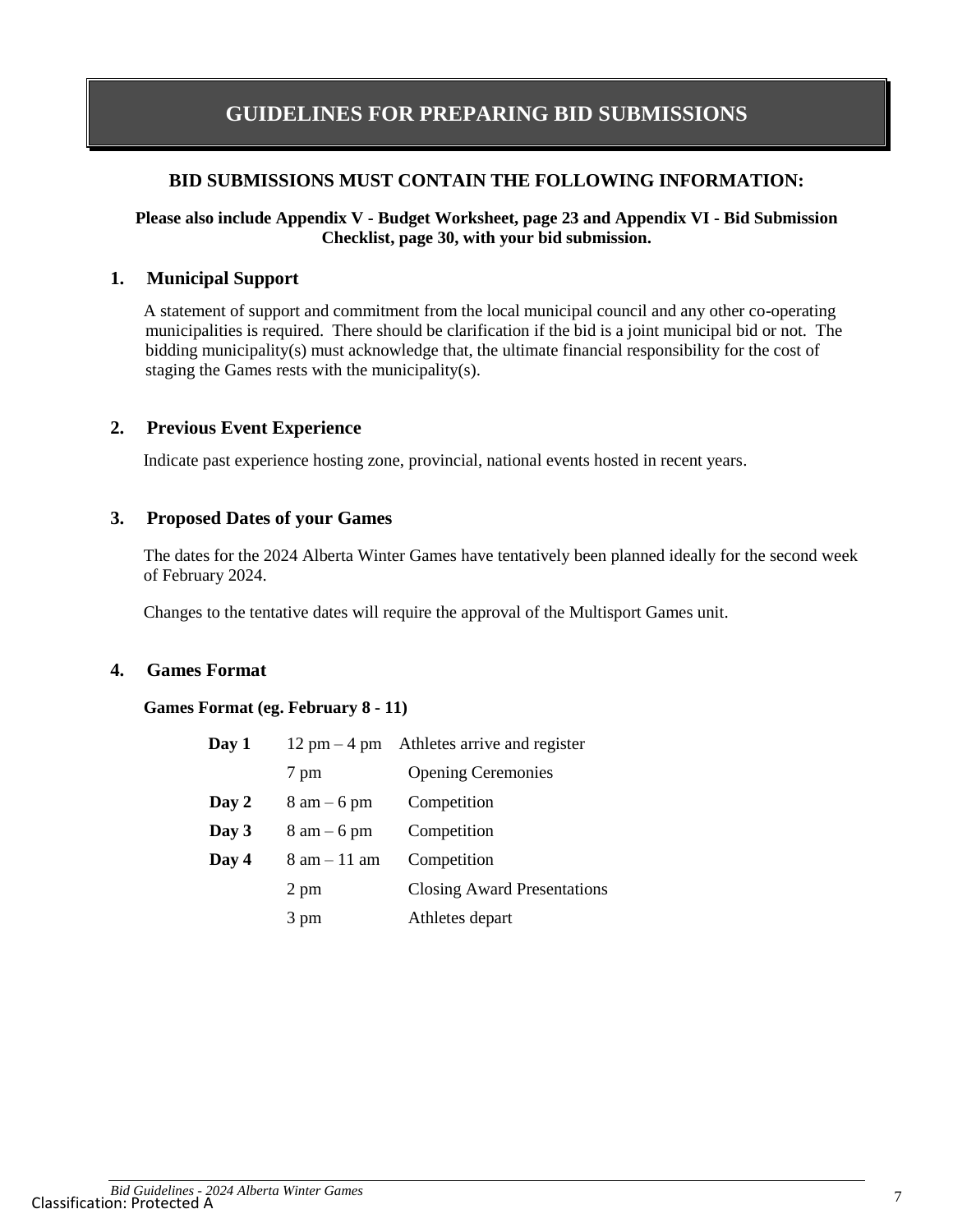#### **5. Host Organizing Committee**

Include a proposed organizational structure.

*Refer to Appendix I - Recommended Organizational Structure, page 15.*

Include the proposed procedure the municipality would undertake to select the Games Chairperson and Board of Directors.

**Note: It is not necessary to identify a Board of Directors for the purpose of bidding since the Games Chairperson, once appointed by the Mayor, is responsible for selecting the Board.**

Provide assurance that your community can form an organization capable of properly hosting the Games.

#### **6. Proposed Budget**

Bid submissions must outline the proposed cost of operating the Games and construction or renovation of facilities.

*Refer to Appendix IV - Sample Games Budget, page 21.*

**When preparing budget, please use the attached Budget Worksheet and include this document in your bid submission.**

*Refer to Appendix V - Budget Worksheet, page23.*

Please substantiate figures wherever possible. (e.g. meals, accommodation, etc.)

*Detailed financial information from previous Alberta Games is available on request to assist you in preparing a budget.*

#### **7. Proposed Sports**

Approximately 12 - 18 sports are generally included in the Alberta Winter Games.

*Refer to Appendix II – Projected number of Participants, Page 16 and Appendix III –Sports, Tournament Format & Facility Requirements, page 18.*

List those sports that you would be prepared to host and a rationale for selecting them (i.e. local interest, support from local organizations, excellent facilities, etc.).

Note: No sport is assured of participation in the Alberta Winter Games as applications must be submitted by the provincial sport governing bodies and approved by the Multisport Games unit in cooperation with the host community.

The Multisport Games unit must approve the "competition package".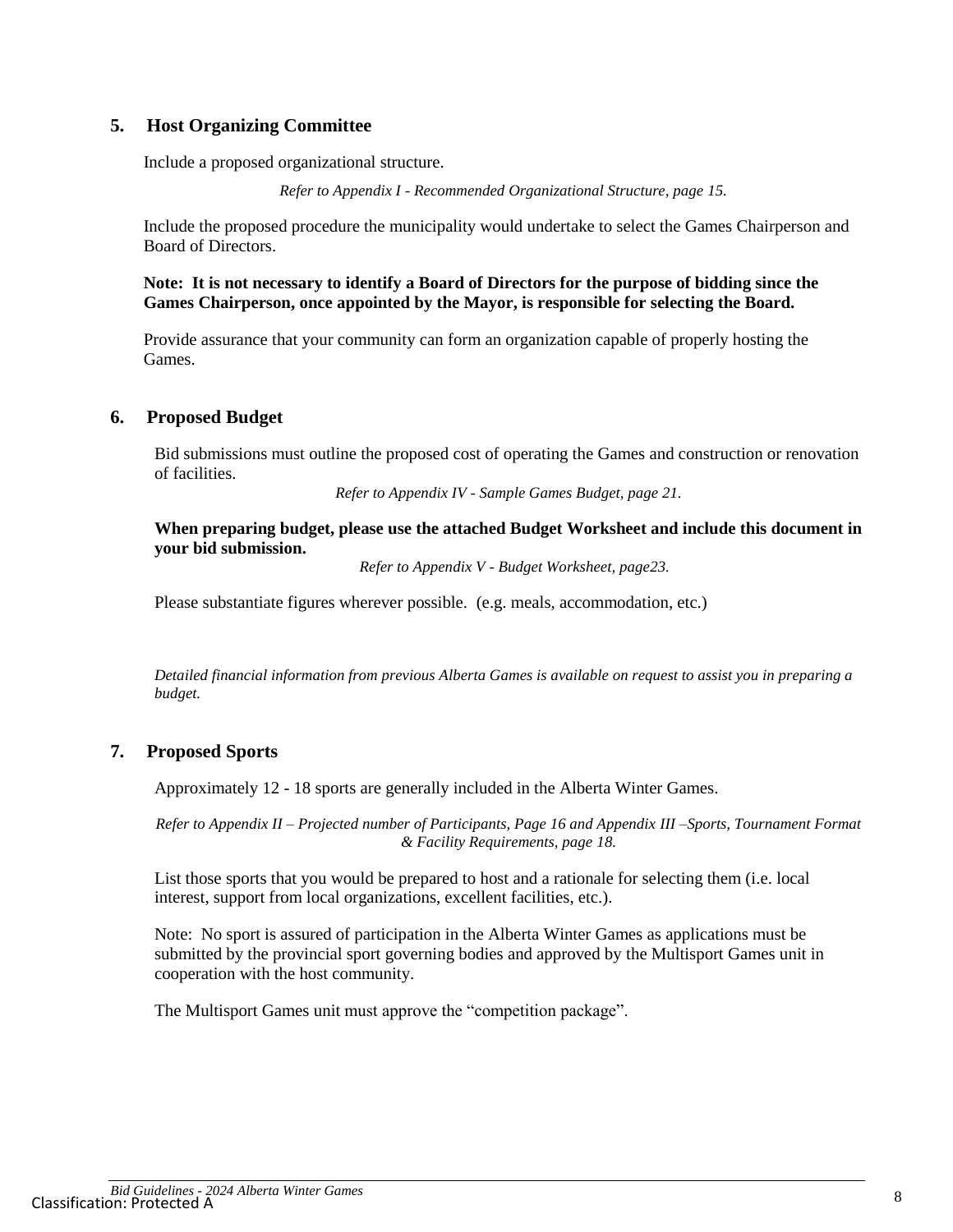#### **8. Number of Participants**

In a traditional model a full complement of sports are being hosted with approximately 2,800 athletes, coaches and officials attending.

Smaller communities may wish to host a modified Games model with a minimum of 1800 athletes, coaches and officials attending.

#### **9. Food Services**

The Food Centre must be large enough to seat 1,000 participants in a traditional model and 700 in a modified model at one time and provide adequate space for 6 to 8 food service lines.

Include a description of the Food Centre including:

- \* Proposed location of Food Centre
- \* Seating capacity
- \* Plans to feed athletes, coaches and technical officials

Include a documented per diem rate for feeding athletes, coaches and technical officials.

#### **10. Transportation**

Include provisions for movement of participants within the community (i.e. number of buses, frequency of service, general movement of athletes from venue to venue)

Note: At certain points it may be necessary to provide buses to move all participants at once. (e.g. following Opening Ceremonies and the athlete entertainment evening)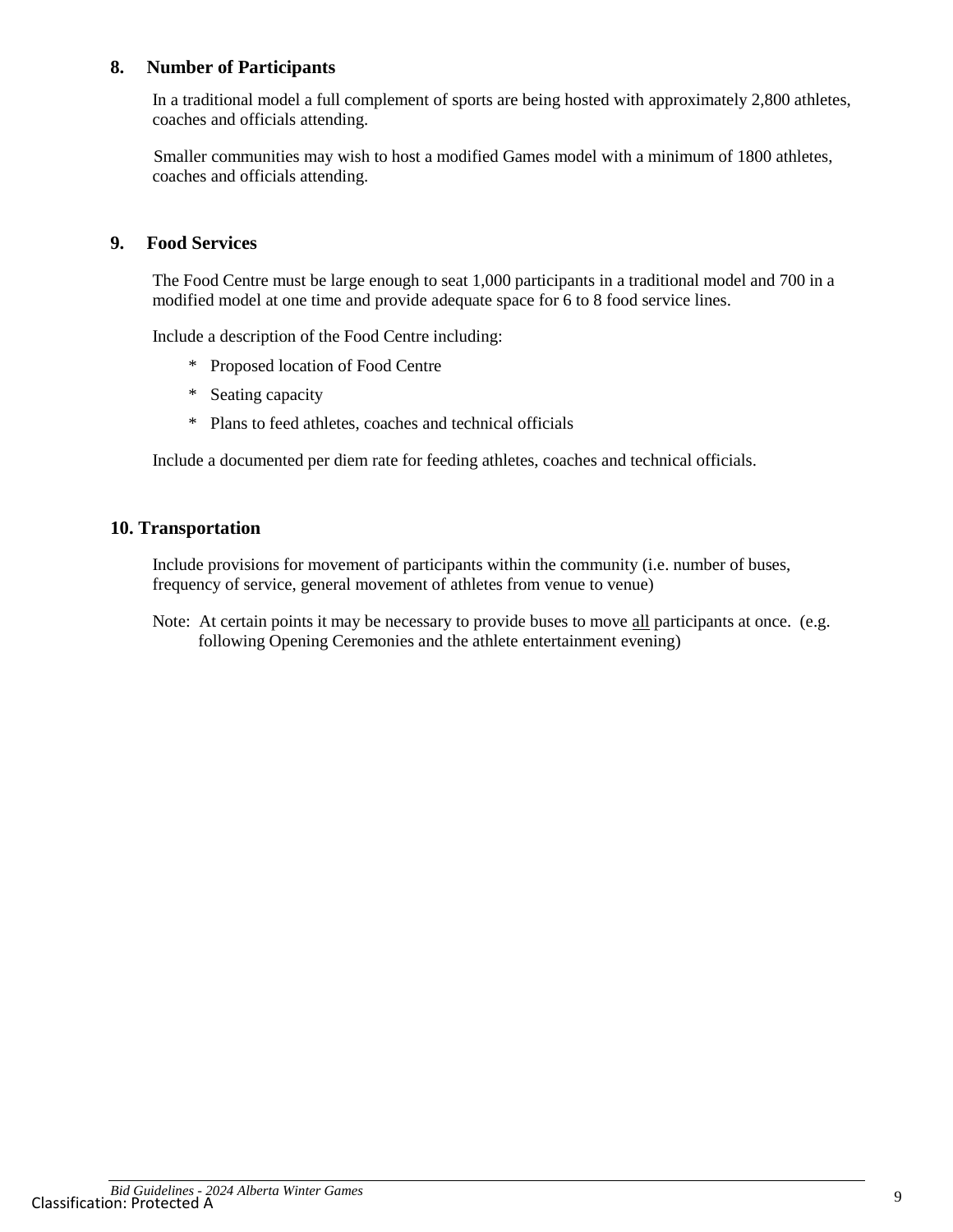#### **11. Proposed Facilities**

Bid submissions must include a detailed description of the sport facilities that are available for staging each of the proposed sports.

Each sport has minimum facility requirements, e.g. maximum or minimum length of a soccer pitch, width of lines on a badminton court, number of basketball courts, etc. Sport specific "field of play" requirements for each facility are available from the Provincial Sport Organization.

*Refer to Appendix III –Sports, Tournament Format & Facility Requirements, page 18.*

Regulation size competition areas are expected wherever possible. Some leeway is acceptable, providing the Provincial Sport Organization gives its approval to any modification.

All facilities must meet minimum safety requirements as established by the sport governing body.

It is important to note that athlete and public perception of the quality of the Games is very much shaped by the quality of the facilities provided.

#### **The following checklist should be addressed for each proposed facility**:

- \* Facility description (size, number of lanes/courts/diamonds etc., floor type)
- \* Does the facility meet the minimum requirements outlined by the Provincial Sport Organization?
- \* Include a facility sketch (where appropriate) indicating the "playing area" for that sport (i.e. court dimensions, ceiling height, wall/spectator clearance, etc.)
- \* What is the seating capacity for spectators? Parking capacity?
- \* What equipment is available within your community, if applicable? (i.e. timing equipment, targets, mats, etc.)?
- \* What is travel time from proposed participant accommodation to sport venues (i.e. out-oftown venues)?
- \* Is the facility wheelchair accessible?
- \* Number of washrooms/change rooms/showers?
- \* Contingency plans

The location of all Games facilities (including Opening Ceremonies and the Food Centre) should be shown on an accompanying map of the community.

Travel time between sport venues and accommodation sites should not exceed one (1) hour.

Major facilities should not be constructed solely for the Alberta Games competition. The Multisport Games unit encourages the use of existing facilities or the upgrading of existing facilities within the community.

The bid submission should include the plan and budget for any facility construction or upgrading.

#### **Note: The successful host community/municipality will be expected to provide all publicly owned facilities at no cost to the Games Society.**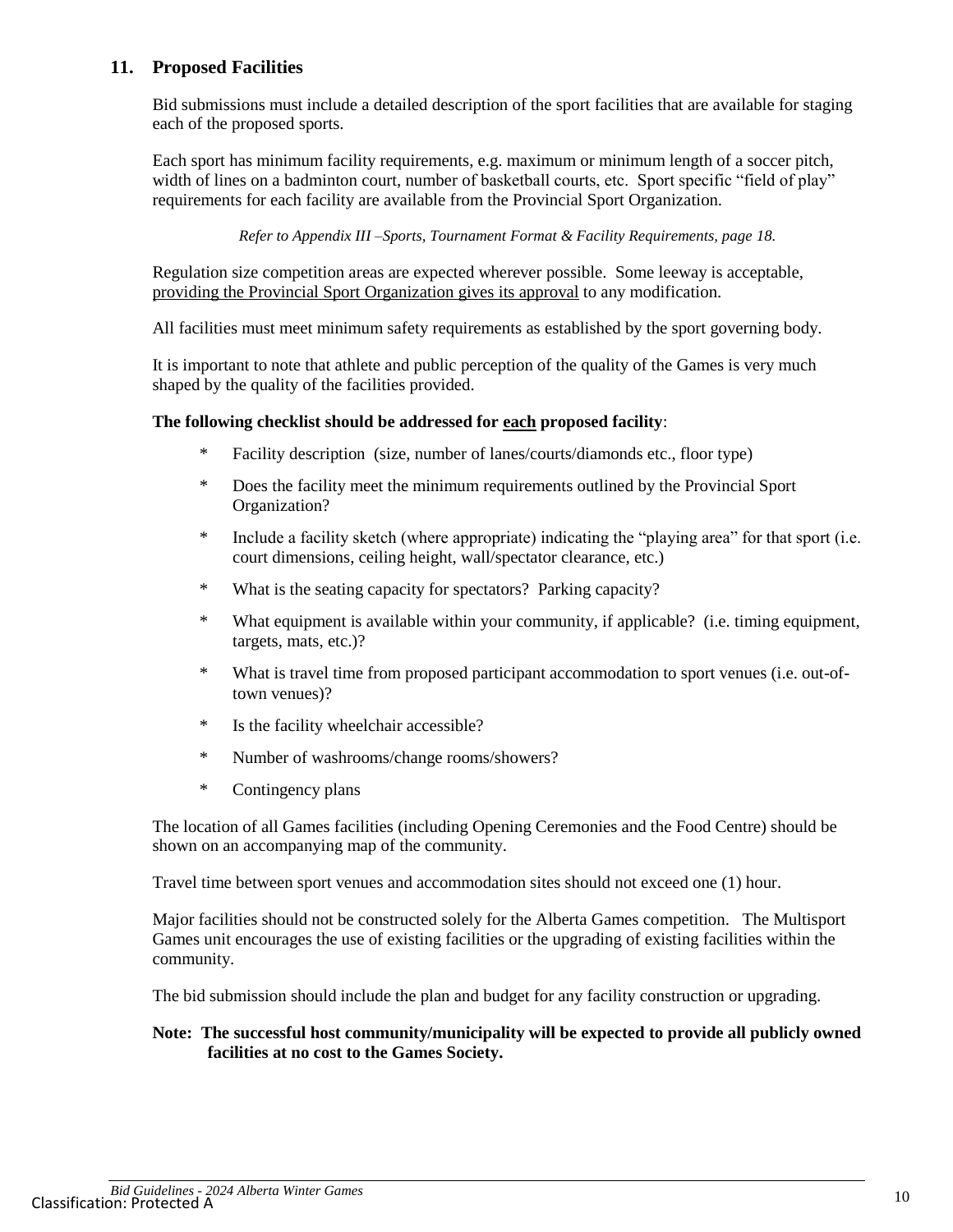#### **12. Accommodation**

Athletes and coaches are generally housed in school classrooms (12 - 15 per room), using foam mattresses supplied by the Multisport Games unit. Gymnasiums are not considered adequate housing facilities. All calculations of school classroom requirements should be based on;

- **2,600 athletes and coaches in a traditional format** or

#### - **1600 in a modified format.**

**Technical officials (approximately 200) are accommodated in beds (college dorms, hotel/motel rooms).**

Include location and description (including number of schools and classrooms) that will house the athletes and coaches.

Note: some school classrooms, eg science and computer labs will not be suitable for accommodation use.

Outline shower arrangements. Recommended minimum plumbing fixture requirements are as follows, but should be checked with local health officials:

- \* 1 shower for 30 persons
- \* 1 toilet for 20 persons

Include a description of all available accommodations- hotel/motels (i.e. number of rooms available) available for technical officials, Mission Staff, special guests and spectators.

#### **13. Medical Facilities**

Include availability of medical treatment and location for a Games Polyclinic

Include provisions for first aid treatment at competition sites

#### **14. Media**

List local television and radio stations, newspapers and other media and provide an indication of support and involvement of local media

Indicate services to be provided for members of the press and media prior to the Games and during the Games.

### **15. Support Letters**

Include an indication of support and commitment from local organizations and agencies.

#### **16. Additional Information**

Include population of community, visitor accommodation, other items of interest, etc.

#### **17. Bid Committee**

List names, addresses, and telephone numbers of Bid Committee and include a brief biography of each member. Indicate name of key contact person on Bid Committee.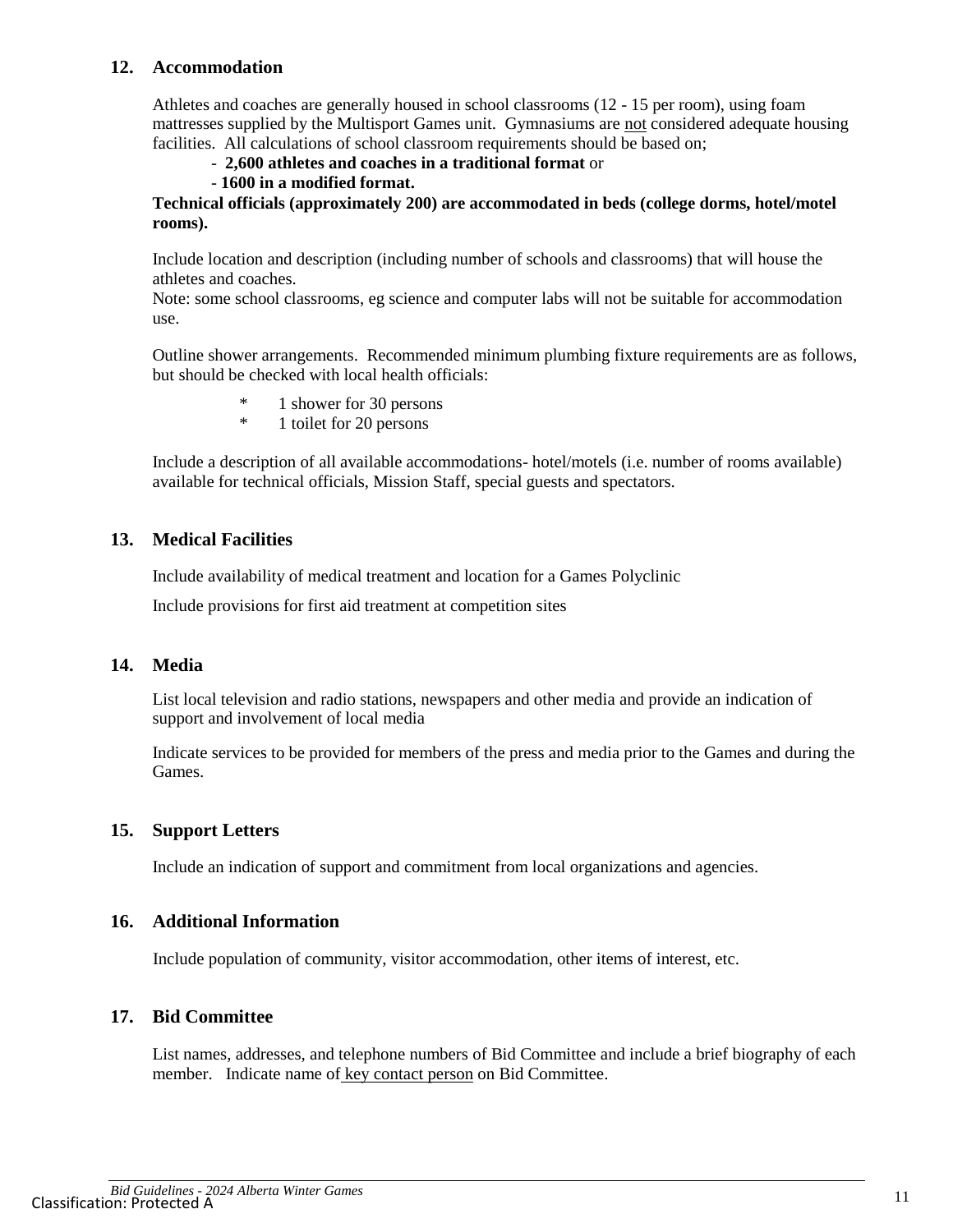### **MULTISPORT GAMES UNIT RESPONSIBILITIES**

The Multisport Games unit is mandated with the overall responsibility of administering and facilitating the staging of the Alberta Games.

The Government of Alberta believes that the Alberta Games is a program belonging to Albertans and that the success of the program is dependent upon the ongoing involvement and cooperation of all its key partners. Therefore a major role of Multisport Games unit involves working with communities, businesses, sponsors, volunteers, Provincial Sport Organizations and government in all aspects of Games development, administration and operations.

#### **Multisport Games unit Responsibilities include:**

#### **1. Games Standards**

Multisport Games unit selects the host community as the organization responsible for staging the 2024 Alberta Winter Games.

The Multisport Games unit establishes the philosophy, standards and guidelines of the Alberta Winter Games.

In conjunction with its Games Partners, the Multisport Games unit has set high standards for Games operations, including:

- a) Financial and administrative operations
- b) Communications utilized during the Games
- c) Security and safety of athletes while at the Games
- d) Transportation, accommodation and subsistence provided for athletes participating at the Games
- e) Competition format, rules and facilities

The Multisport Games unit will provide an Alberta Games Operations Manual to the host society that provides vital information regarding the staging of the Alberta Games.

### **2. Financial Support**

#### **Operating Grant - \$420,000**

An Operating Grant of \$420,000 will be provided for operational expenses of the Games, on the basis of a budget agreed upon by the Multisport Games unit and the host society.

The Multisport Games unit will advance these funds to the host society as outlined in the "Grant Funding Agreement" signed by a representative of the Minister of Culture & Status of Women and the host society.

#### **Other Sources of Funding**

Host societies are eligible to apply for provincial casinos and other government grants ie CIP Community Initiatives Program – Project based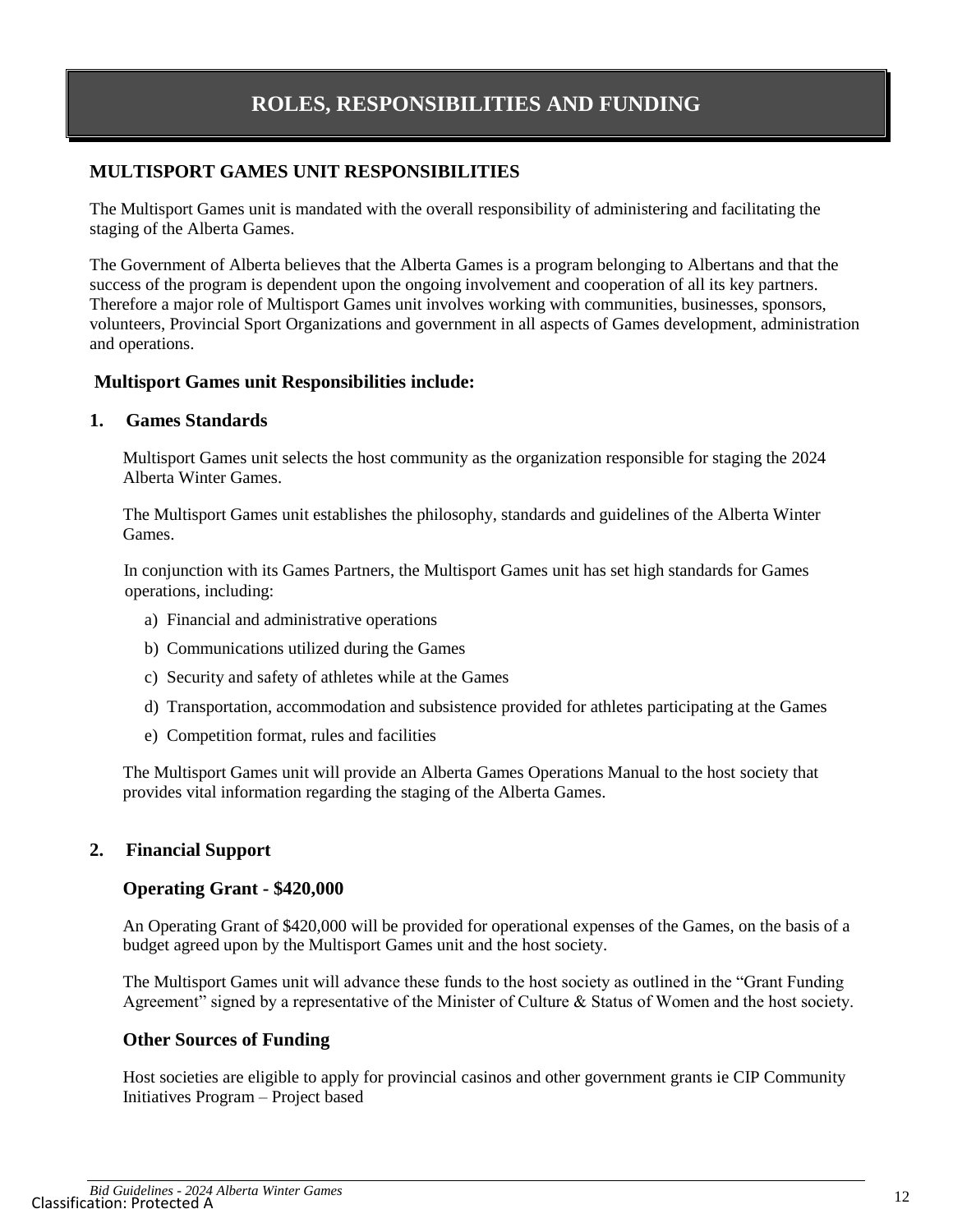#### **3. Sport Selection**

The Multisport Games unit, in consultation with the host society and the Provincial Sport Organizations, chooses the sports to be included in the Games and facilitates the development of the overall sport "technical package".

> *Refer to Appendix II Projected number of Participants, Page 16 and Appendix III –Sports, Tournament Format & Facility Requirements, page 18.*

#### **4. Insurance Coverage**

All matters relating to the insurance coverage for the Games must meet the requirements of the Multisport Games unit.

#### **5. Alberta Games Logo**

The Multisport Games unit will provide the official Alberta Games logo and branding guidelines for the host community/society for promotional purposes.

#### **6. External Transportation**

The Multisport Games unit is responsible for all external transportation of participants to and from the host community.

#### **7. Registration Fee**

The Multisport Games unit will levy and collect a registration fee from athletes who attend the Alberta Winter Games.

Any additional participant charges must be approved by the Multisport Games unit.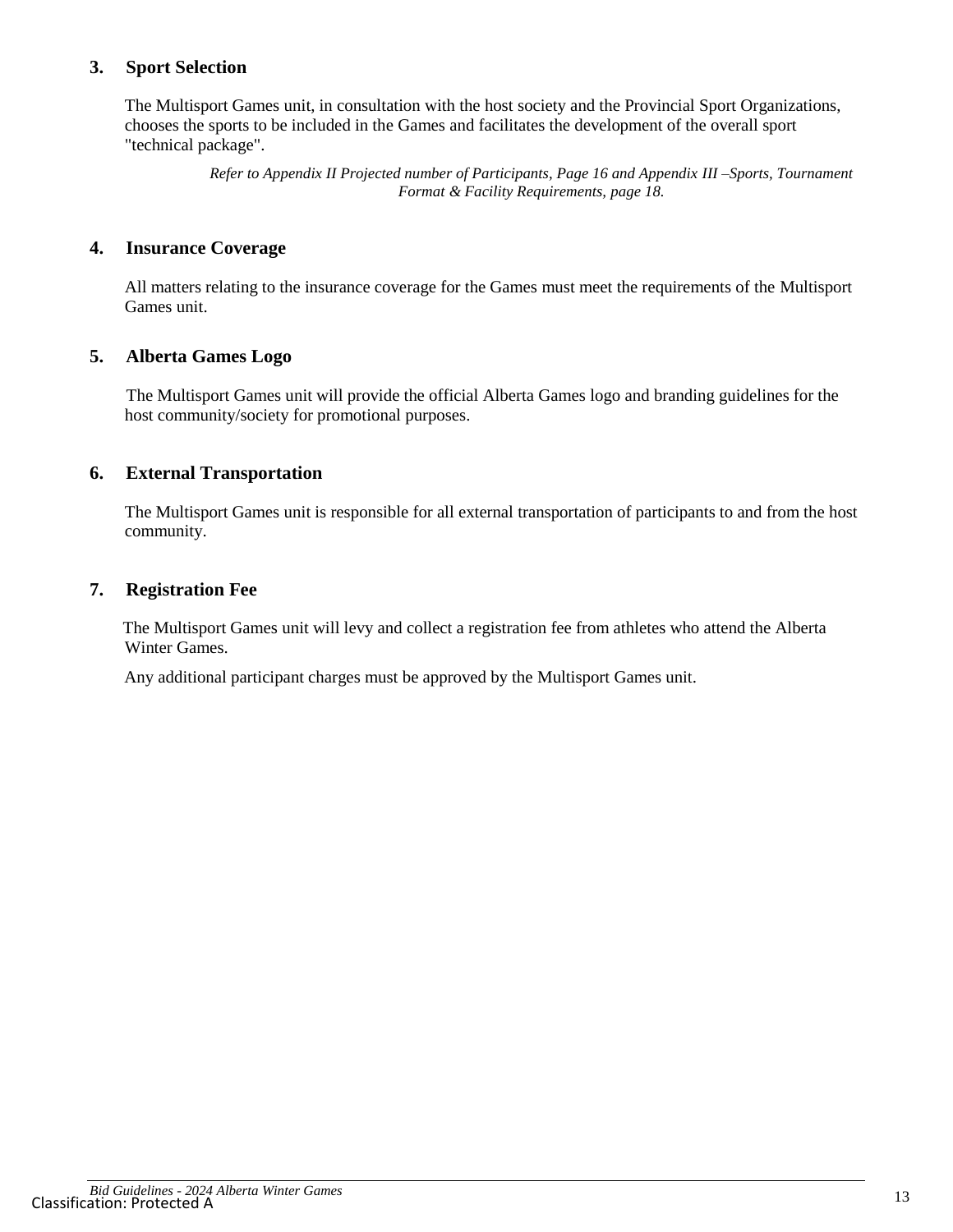### **HOST COMMUNITY RESPONSIBILITIES**

#### **Responsibilities of the Host Community:**

The Mayor/Reeve and Council of the host community will select the Games Chairperson.

The Games Chairperson, with input from the municipal council, will choose the Board of Directors.

The host community is responsible to provide competition facilities at no cost to the Games organizing committee.

The host community traditionally provides cash and gifts in kind towards the operation and staging of the Games. These commitments should be outlined in the bid submission.

#### **Responsibilities of the Games Organizing Committee:**

The Games Chairperson and Board of Directors will be responsible for all Games operations in the host community, under the guidelines established by the Multisport Games unit including:

- 1. Forming a registered society to undertake the staging of the 2024 Alberta Winter Games;
- 2. Planning and executing the Games and related events within the framework of the Multisport Games unit goals, guidelines, and standards;
- 3. Developing and controlling the Games budget, all major incomes, expenditures, and cash flow;
- 4. Raising adequate funds to offset expenses;
- 5. Providing resources, both volunteer and professional, to successfully stage the Games;
- 6. Providing the required insurance for the Games;
- 7. Providing input into the selection of sports for the Games.
- 8. Providing adequate competition, accommodation and food services for all participants;
- 9. Ensuring all aspects of the competitions are planned in consultation with the participating Provincial Sport Organizations including venue preparation, equipment and supplies, schedules, results, protest procedures, and volunteer requirements;
- 10. Providing adequate medical, security, communications, and internal transportation services;
- 11. Establishing early communication with local sport clubs and Provincial Sport Organizations where necessary;
- 12. Liaison and coordinating planning with all Games partners;
- 13. Providing regular ongoing financial reports and an audited financial statement at the conclusion of the Games;
- 14. Ensuring that final Games records are submitted to the Multisport Games unit including written reports, pictorial records, and economic impact studies.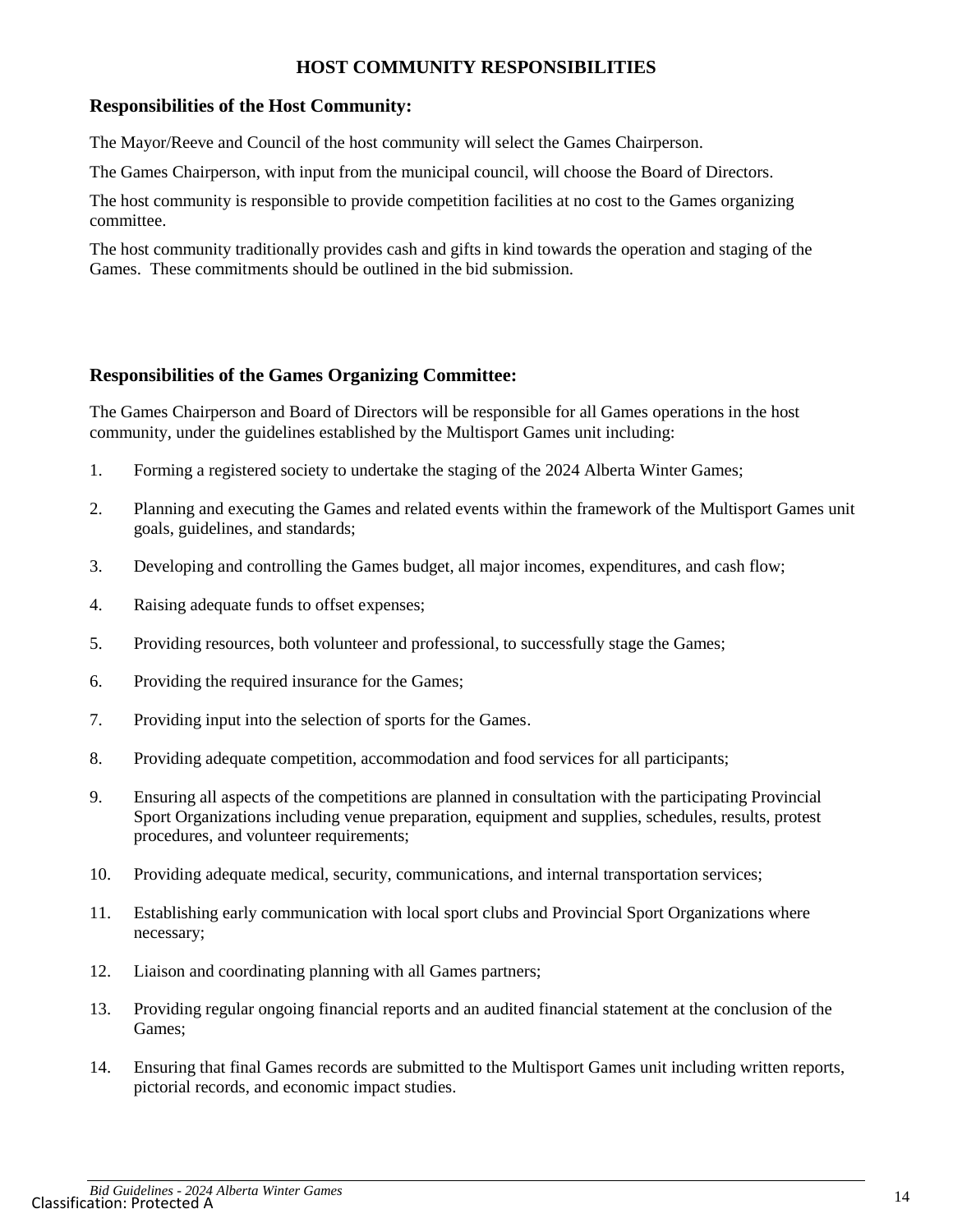# **APPENDIX I - RECOMMENDED ORGANIZATIONAL STRUCTURE**



Note: - Ceremonies may remain in Protocol or established as a separate portfolio with the Director represented on the Board.

- Medical may remain in Safety & Communication or be established as a separate portfolio with the Director represented on the Board.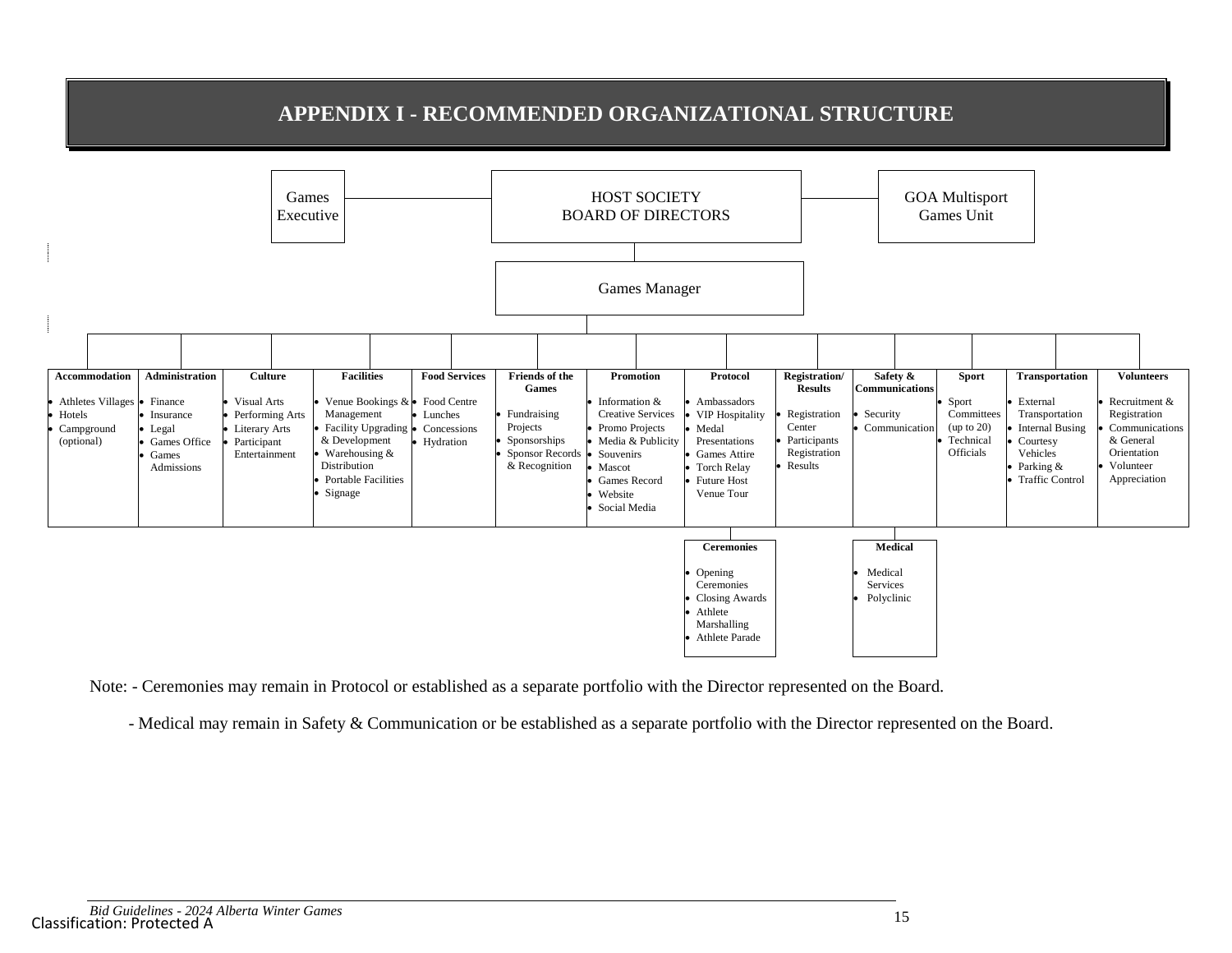# **TRADITIONAL MODEL OF ALBERTA GAMES – 18 SPORTS MAXIMUM NUMBER OF PARTICIPANTS PER ZONE**

## <span id="page-15-0"></span>**(SUBJECT TO CHANGE)**

(Based on 2020 Alberta Winter Games)

| <b>Activity</b>                                                                       | Max. Number per Zone<br>(includes athletes &<br>coaches) | <b>Total</b><br>$(8 \text{ zones})$ | <b>Technical</b><br><b>Officials</b> |
|---------------------------------------------------------------------------------------|----------------------------------------------------------|-------------------------------------|--------------------------------------|
| Alpine Skiing                                                                         | 14                                                       | 112                                 | 30                                   |
| Archery                                                                               | 10                                                       | 80                                  | 5                                    |
| Artistic Gymnastics                                                                   | 11                                                       | 88                                  | 10                                   |
| Artistic Swimming                                                                     | 11                                                       | 88                                  | 20                                   |
| <b>Badminton</b>                                                                      | 10                                                       | 80                                  | 15                                   |
| Biathlon                                                                              | 16                                                       | 128                                 | 20                                   |
| <b>Cross Country Skiing</b>                                                           | 20                                                       | 160                                 | 20                                   |
| Curling                                                                               | 10                                                       | 80                                  | $\overline{7}$                       |
| Fencing                                                                               | 8                                                        | 64                                  | 11                                   |
| Figure Skating                                                                        | 12                                                       | 96                                  | 18                                   |
| Freestyle Skiing                                                                      | 11                                                       | 88                                  | 13                                   |
| Hockey (Male)                                                                         | 26                                                       | 208                                 | 25                                   |
| Hockey (Female)                                                                       | 26                                                       | 208                                 | 25                                   |
| Judo                                                                                  | 19                                                       | 152                                 | 12                                   |
| Ringette                                                                              | 21                                                       | 168                                 | 10                                   |
| Snowboarding                                                                          | 11                                                       | 88                                  | 11                                   |
| Speed Skating                                                                         | 16                                                       | 128                                 | 30                                   |
| Volleyball - Indoor (Male)                                                            | 14                                                       | 112                                 | $\overline{7}$                       |
| Volleyball - Indoor (Female)                                                          | 14                                                       | 112                                 | $\overline{7}$                       |
| Wrestling                                                                             | 24                                                       | 192                                 | 10                                   |
| <b>Total</b>                                                                          | 304                                                      | 2432                                | 306                                  |
| <b>Total Participants [athletes,</b><br>coaches/chaperones &<br>technical officials ] |                                                          | 2736                                |                                      |

Note: Maximum numbers are indicated, however not all sports may attain maximum numbers. Based on previous Games, the attrition rate is approximately 8%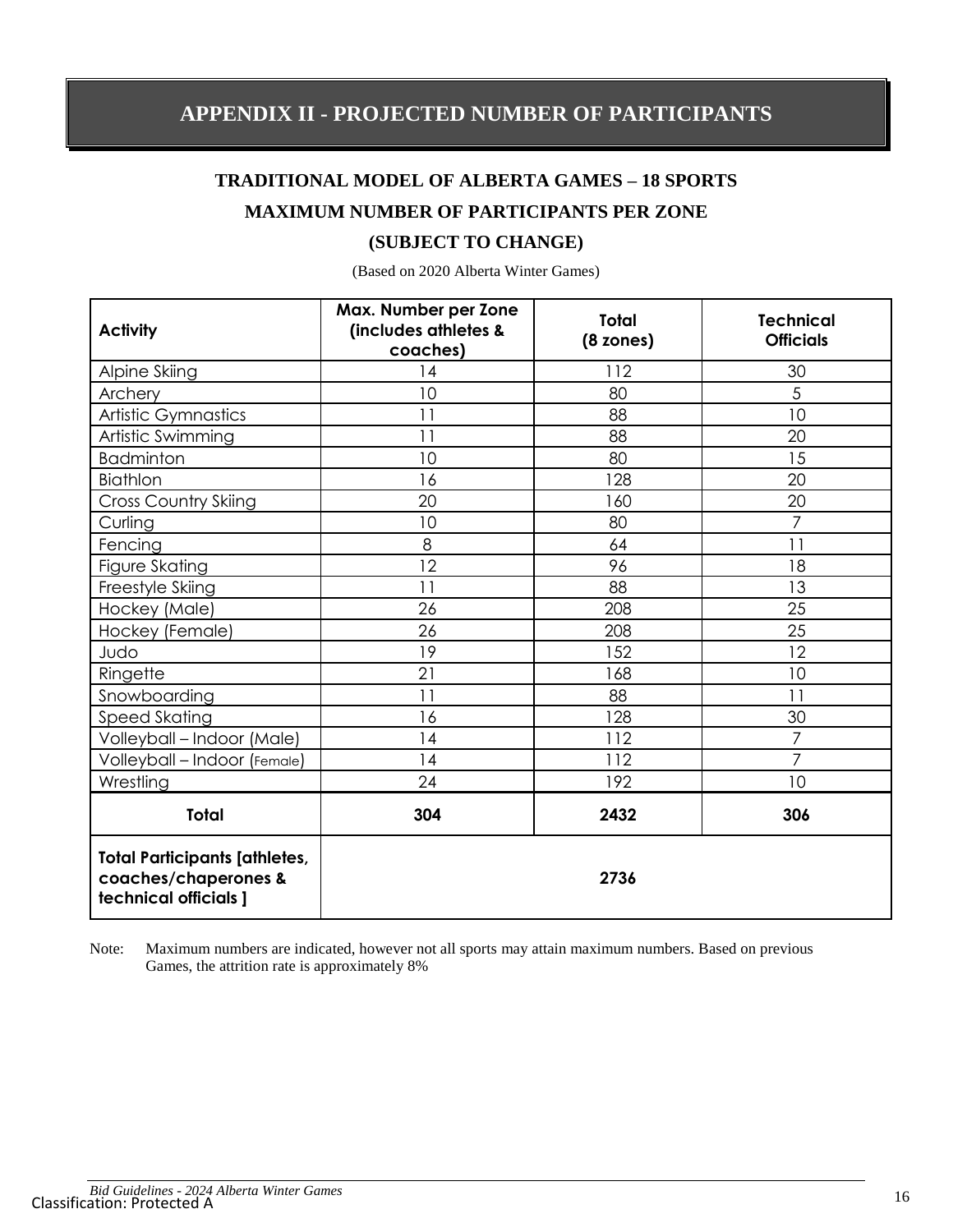**MODIFIED MODEL OF ALBERTA WINTER GAMES – 12 SPORTS MAXIMUM NUMBER OF PARTICIPANTS PER ZONE**

## **(SUBJECT TO CHANGE)**

| <b>Activity</b>                                                                       | Max. Number per Zone<br>(includes athletes &<br>coaches) | <b>Total</b><br>$(8 \text{ zones})$ | <b>Technical</b><br><b>Officials</b> |
|---------------------------------------------------------------------------------------|----------------------------------------------------------|-------------------------------------|--------------------------------------|
| Archery                                                                               | 10                                                       | 80                                  | 5                                    |
| Artistic Gymnastics                                                                   | 11                                                       | 88                                  | 10                                   |
| Artistic Swimming                                                                     | 11                                                       | 88                                  | 20                                   |
| <b>Badminton</b>                                                                      | 10                                                       | 80                                  | 15                                   |
| Curling                                                                               | 10                                                       | 80                                  | $\overline{7}$                       |
| Figure Skating                                                                        | 12                                                       | 96                                  | 18                                   |
| Hockey (Male)                                                                         | 26                                                       | 208                                 | 25                                   |
| Hockey (Female)                                                                       | 26                                                       | 208                                 | 25                                   |
| Judo                                                                                  | 19                                                       | 152                                 | 12                                   |
| Ringette                                                                              | 21                                                       | 168                                 | 10                                   |
| Speed Skating                                                                         | 16                                                       | 128                                 | 30                                   |
| Volleyball - Indoor (Male)                                                            | 14                                                       | 112                                 | 7                                    |
| Volleyball - Indoor (Female)                                                          | 4                                                        | 112                                 | 7                                    |
| Wrestling                                                                             | 24                                                       | 192                                 | 10                                   |
| <b>Total</b>                                                                          | 224                                                      | 1792                                | 201                                  |
| <b>Total Participants [athletes,</b><br>coaches/chaperones &<br>technical officials ] |                                                          | 1993                                |                                      |

(Based on 2020 Alberta Winter Games)

Note: A minimum of 12 sports should be hosted. Communities can add sports from the traditional list such as; Alpine Skiing, Biathlon, Cross Country Skiing, Fencing, Freestyle Skiing, Snowboarding

Note: Maximum numbers are indicated, however not all sports may attain maximum numbers. Based on previous Games, the attrition rate is approximately 8%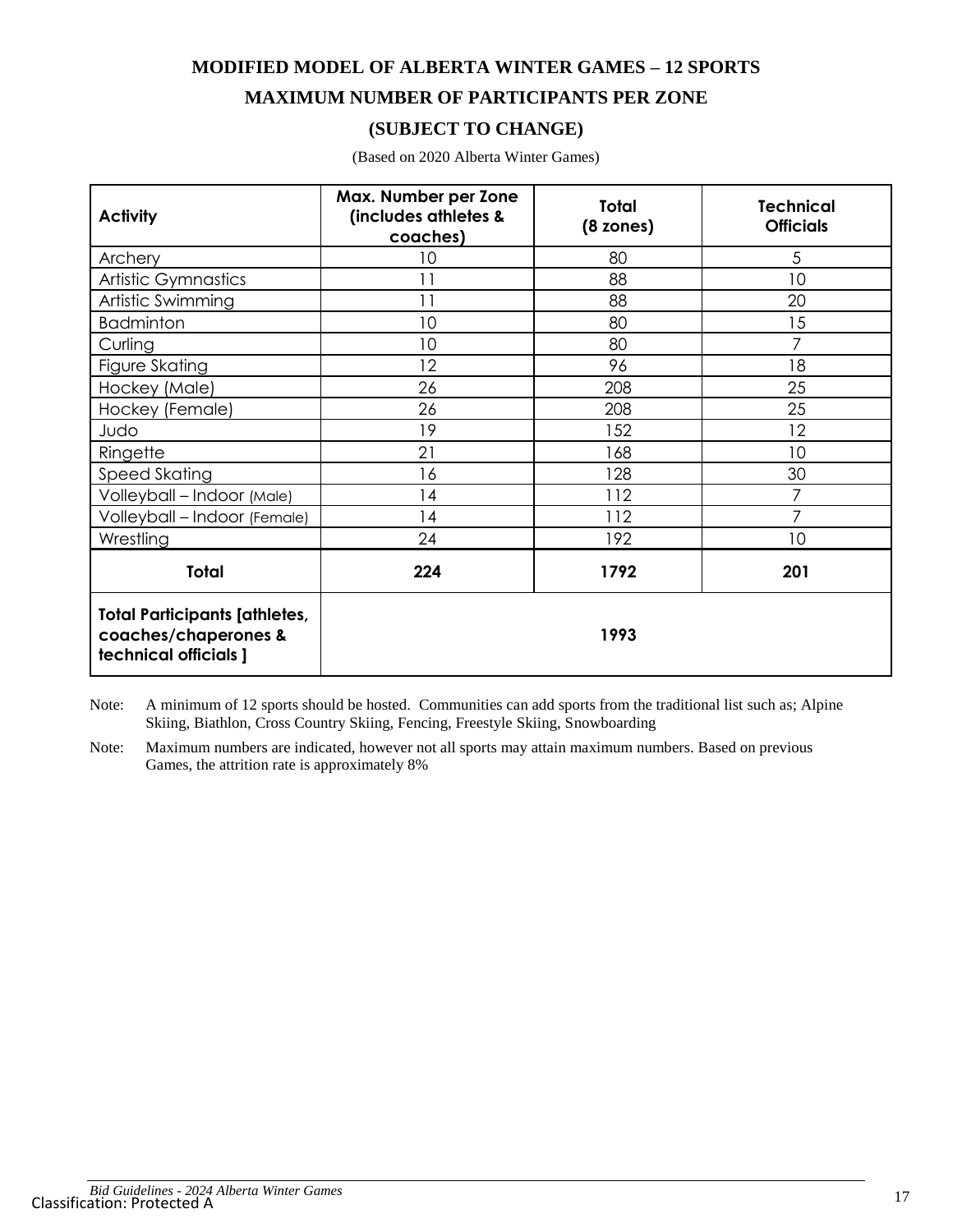# **APPENDIX III – SPORTS, TOURNAMENT FORMAT AND FACILITY REQUIREMENTS**

The following is a list of minimum facility requirements and typical competition format for sports that MAY BE included in the Games.

| <b>Activity</b>        | <b>Minimum Facility Requirements</b>                                                                                                                                                                                                                                                                                                                                                                                                     | <b>Estimated</b><br><b>Hours</b>               | <b>Typical Format</b>                                         |
|------------------------|------------------------------------------------------------------------------------------------------------------------------------------------------------------------------------------------------------------------------------------------------------------------------------------------------------------------------------------------------------------------------------------------------------------------------------------|------------------------------------------------|---------------------------------------------------------------|
|                        |                                                                                                                                                                                                                                                                                                                                                                                                                                          | (over 3 days)                                  |                                                               |
| Alpine Skiing          | • Capacity to make snow<br>• Functional uphill lift<br>• Electronic timing<br>• Fenced start and finish corral<br>• Hill space for two training courses<br>• Wax room for ski preparation<br>• Set completion - slalom course should take 20<br>seconds to complete (40+ m vertical drop)<br>• Set completion - giant slalom course should take<br>20 seconds to complete (60+ m vertical drop)<br>• For more info: www.albertaalpine.ca | 18 hours over<br>3 days of<br>Games            | Slalom<br>Giant slalom<br>Dual slalom                         |
| Archery                | • School gymnasium (20m x 30m) with bleacher<br>behind waiting area<br>• Buttress 50cm x 20m long<br>• Shooting area (13m x 25m)<br>• Netting to protect walls<br>• For more info: www.archeryalberta.ca                                                                                                                                                                                                                                 | 24 hours                                       | 3 days of competition; 1<br>day of elimination                |
| Artistic<br>Gymnastics | • Large gymnasium<br>• 300 spectator seats preferred<br>• Ceiling height minimum 6.5 M<br>• Perimeter $30M \times 160M = 1800M^3$ ; Acceptable 26M<br>$x 56M = 1456M3$<br>• For more info: www.abgym.ab.ca                                                                                                                                                                                                                               | 14 hours                                       | Day 1 - Team competition<br>Day 2 - Individual All<br>round   |
| Artistic<br>Swimming   | • Routine Section - swimming pool<br>$(15m \times 25m)$<br>with 12m x 12m area having depth of 2.5m<br>• Figure Section - 2 areas (10m x 3m each), long<br>ends parallel and close to wall of pool (one area<br>3m minimum depth; the other area 2.5m<br>minimum)<br>• 400 spectator seats preferred<br>For more info: www.albertaartisticswimming.ca                                                                                    | 6 hours warm<br>up; 10 hours of<br>competition | Figures, Duet, and Team<br>Competition                        |
| <b>Badminton</b>       | • 8 courts<br>• 2 feet between courts and 3 feet between wall<br>and court<br>• Ceiling height 30 feet (free from obstructions)<br>• 100 spectators<br>• For more info: www.badmintonalberta.ca                                                                                                                                                                                                                                          | 29 hours                                       | Team and Individual<br>competition; Series format             |
| Biathlon               | • Cross Country ski trail loops of 2km, 1.5km, 1km.<br>• Start/Finish stadium<br>• Room for 150m penalty skiloop<br>• 50m Small Bore Shooting range with 16-20 firing<br>points<br>• Groomed trails<br>• Specific biathlon facility information here:<br>www5.biathlonworld.com/media/files/rules_2014/l<br>BU Rules 2014 e cap3.pdf                                                                                                     | 16 hours                                       | Individual, Sprint, and<br>Mass Start at various<br>distances |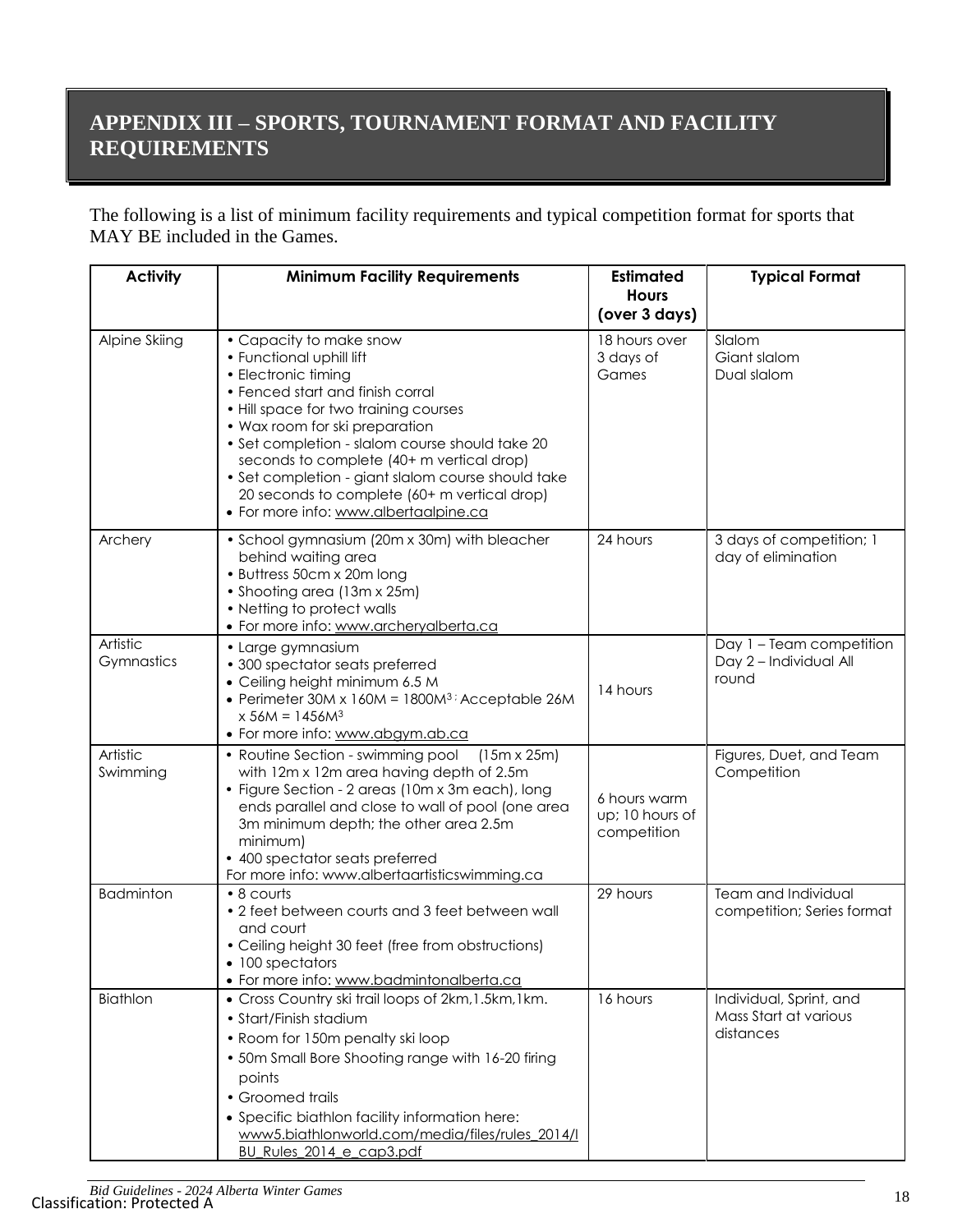| <b>Cross Country</b><br>Skiing | • Trail system of a minimum of 1km to 5km<br>recommended for distance events & 250m to<br>600m for sprint events<br>• Separate warm-up & cool down area from the<br>competitive racing trails<br>• Waxing facilities for 8 separate teams<br>• Warming facility for athletes & coaches before,<br>during & after the event (up to 200 people)<br>• Trails should be adequate for skating/classic<br>racing and need to be wide enough to allow<br>passing (min. 5 m). It would be desirable for the<br>courses to be approximately 1/3 uphill, 1/3<br>downhill and 1/3 flat terrain (rolling)<br>• Stadium area that will allow for adequate spacing<br>and lines of site for timing control. Stadium to<br>accommodate space for up to 8 teams for the<br>relays - start/finish & exchange zones<br>• Lodge/Trailer with electricity & heating available<br>for the following: 1) Competition Office equipped<br>with Photocopier, computer, printer, fax, 2) Results<br>& calculation set up.<br>• For more info: www.xcountryab.net | 20 hours                                                           | Classical individual;<br>Free Technique individual;<br>Relays                                                                                                                                                                                                                          |
|--------------------------------|----------------------------------------------------------------------------------------------------------------------------------------------------------------------------------------------------------------------------------------------------------------------------------------------------------------------------------------------------------------------------------------------------------------------------------------------------------------------------------------------------------------------------------------------------------------------------------------------------------------------------------------------------------------------------------------------------------------------------------------------------------------------------------------------------------------------------------------------------------------------------------------------------------------------------------------------------------------------------------------------------------------------------------------|--------------------------------------------------------------------|----------------------------------------------------------------------------------------------------------------------------------------------------------------------------------------------------------------------------------------------------------------------------------------|
| Curling                        | • 8 sheets preferred<br>100 - 200 spectator seats preferred<br>$\bullet$<br>Lockers<br>$\bullet$<br>Officials room<br>Locked equipment room<br>For more info: www.albertacurling.ab.ca                                                                                                                                                                                                                                                                                                                                                                                                                                                                                                                                                                                                                                                                                                                                                                                                                                                 | $\sim$ 20 hours<br>Day 1 & 2: 8-9<br>hours<br>Day 3: 4 hours       | Male & Female teams of<br>four - 16 teams ; 4 pool<br>round robin with playoffs<br>(Top teams in pool<br>advance to medal round,<br>with consolations to<br>determine final standings)                                                                                                 |
| Fencing                        | · Large gymnasium 90' x 60'<br>• Accommodate 6-7 pistes<br>• (1 piste = $17m \times 1.5m$ )<br>• Pistes spaced 3m apart<br>• 300 spectator seats preferred<br>• For more info: www.fencing.ab.ca                                                                                                                                                                                                                                                                                                                                                                                                                                                                                                                                                                                                                                                                                                                                                                                                                                       | 23 hours<br>Day 1:8 - 5:30,<br>Day 2: 8 - 5:30,<br>Day 3:8 - 11:30 | Team Event (disciplines of<br>epee, foil & sabre);<br>Round Robin                                                                                                                                                                                                                      |
| Figure Skating                 | • One ice surface (minimum 85' x 185')<br>• 150 spectator seats minimum<br>• For more info: http://skateabnwtnun.ca                                                                                                                                                                                                                                                                                                                                                                                                                                                                                                                                                                                                                                                                                                                                                                                                                                                                                                                    | 16 hours                                                           | Free skate or combined<br>competition for each<br>event                                                                                                                                                                                                                                |
| Freestyle Skiing               | • Mogul: $200 \pm 20$ m length $20 \pm 5$ m width $25^{\circ} \pm 3^{\circ}$<br>steepness<br>• Table Top (Aerials): In run Angle 20° ± 2° In run<br>Length 60m<br>• 15M table, 20M landing<br>• For more info: http://abfreestyle.com                                                                                                                                                                                                                                                                                                                                                                                                                                                                                                                                                                                                                                                                                                                                                                                                  | 16 hours                                                           | Mogul - 2 runs;<br>Big $Air - 3 runs$<br>Slopestyle - ???                                                                                                                                                                                                                              |
| Hockey                         | • 1 ice surface (200' x 85') preferred for female<br>competition<br>• 2 ice surfaces (200' x 85') preferred for male<br>competition<br>• 500 spectator seats preferred<br>• For more info: www.hockeyalberta.ca                                                                                                                                                                                                                                                                                                                                                                                                                                                                                                                                                                                                                                                                                                                                                                                                                        | Male;<br>2.5hrs/Game<br>Female;<br>2.5hrs/Game                     | 2 division round robin<br>Male - 3 round robin<br>games, seeding game &<br>a placing games (5 total<br>for all)<br>Female - set up as 2<br>round robin games,<br>seeding game & medal<br>games (3-4 total games)<br>Top 2 teams in each<br>division advance to<br>crossover semi-final |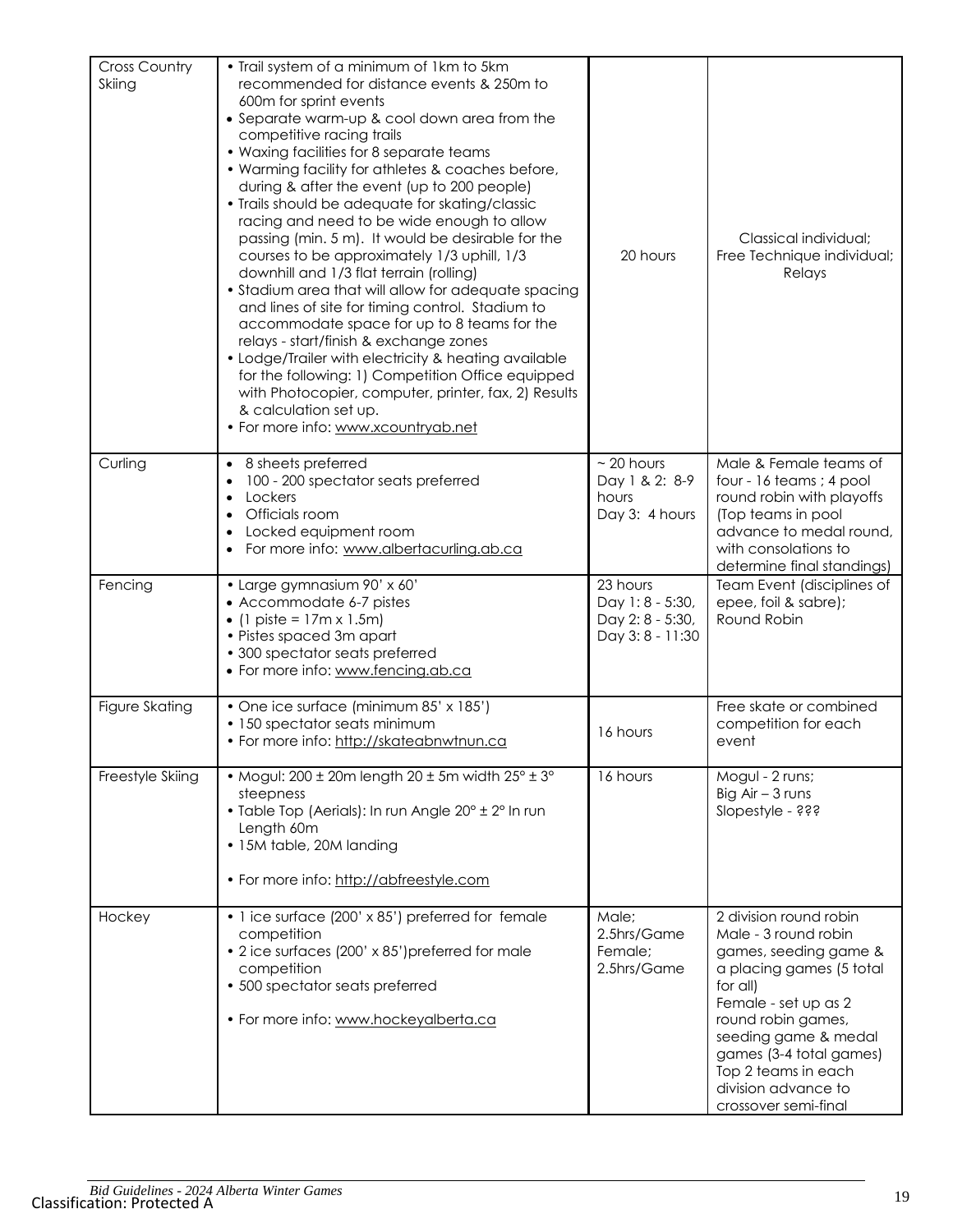| Judo                   | • Room for warm up area, head table, bleachers,<br>scoreboards<br>· School gymnasium<br>· 14m x 14m mat area<br>• 200 spectator seats preferred<br>• 8 x 8M Warm up area<br>• Ceiling Height 15 ft.<br>• For more info: www.judoalberta.com                                                                                                                                                                                                                                                                                         | 20 hours                            | Double Knockout                                                                               |
|------------------------|-------------------------------------------------------------------------------------------------------------------------------------------------------------------------------------------------------------------------------------------------------------------------------------------------------------------------------------------------------------------------------------------------------------------------------------------------------------------------------------------------------------------------------------|-------------------------------------|-----------------------------------------------------------------------------------------------|
| Ringette               | • One arena ice surface; 60.96m (200 ft.) long &<br>25.91m (85 ft.) wide. Corners shall be rounded in<br>the arc of a circle with a radius of 8.53m (28 ft.)<br>(2 <sup>nd</sup> available ice surface for consolation games)<br>• For ringette crease and free play lines visit:<br>http://ringette.ca/Portals/295/RC%20Line%20Marki<br>For line markings<br>ngs%20eng.pdf<br>http://www.officiatingringette.ca/pdfs/image205<br>0 english.pdf<br>• 50 - 100 spectator seats preferred<br>• For more info: www.ringettealberta.com | 24 hours; 1.25<br>hours per<br>game | 2 division round robin; Top<br>2 teams in each division<br>advance to semi-final<br>crossover |
| Snowboarding           | • Slopestyle- intermediate features<br>• course 250m in length and 30-50m wide<br>• 3-6 rail/boxes combination with 3 jump line<br>• For more info: www.albertasnowboarding.com                                                                                                                                                                                                                                                                                                                                                     | 18 hours                            | Slopestyle and<br>snowboarder cross                                                           |
| <b>Speed Skating</b>   | • One regulation ice surface (56m x 25m)<br>· 111m double radius track<br>• 100 spectator seats preferred<br>• For more info: www.albertaspeedskating.ca                                                                                                                                                                                                                                                                                                                                                                            | 16 hours per<br>day                 | Time Trials and then Finals                                                                   |
| Volleyball<br>(Indoor) | • 4 regulation indoor courts<br>• 2m of free space around entire court<br>• Minimum 8m ceiling height<br>• 500 seats preferred<br>• For more info: www.albertavolleyball.com                                                                                                                                                                                                                                                                                                                                                        | 30 hours                            | Two pool round robin                                                                          |
| Wrestling              | • Gymnasium (120' x 90')<br>• 3 (40' x 40') mats<br>• Classroom for officials, volunteers and medical<br>staff<br>• Weigh-in area<br>• 300 spectator seats preferred<br>• For more info: www.albertaamateurwrestling.ca                                                                                                                                                                                                                                                                                                             | 16 hours                            | Round Robin Team Event                                                                        |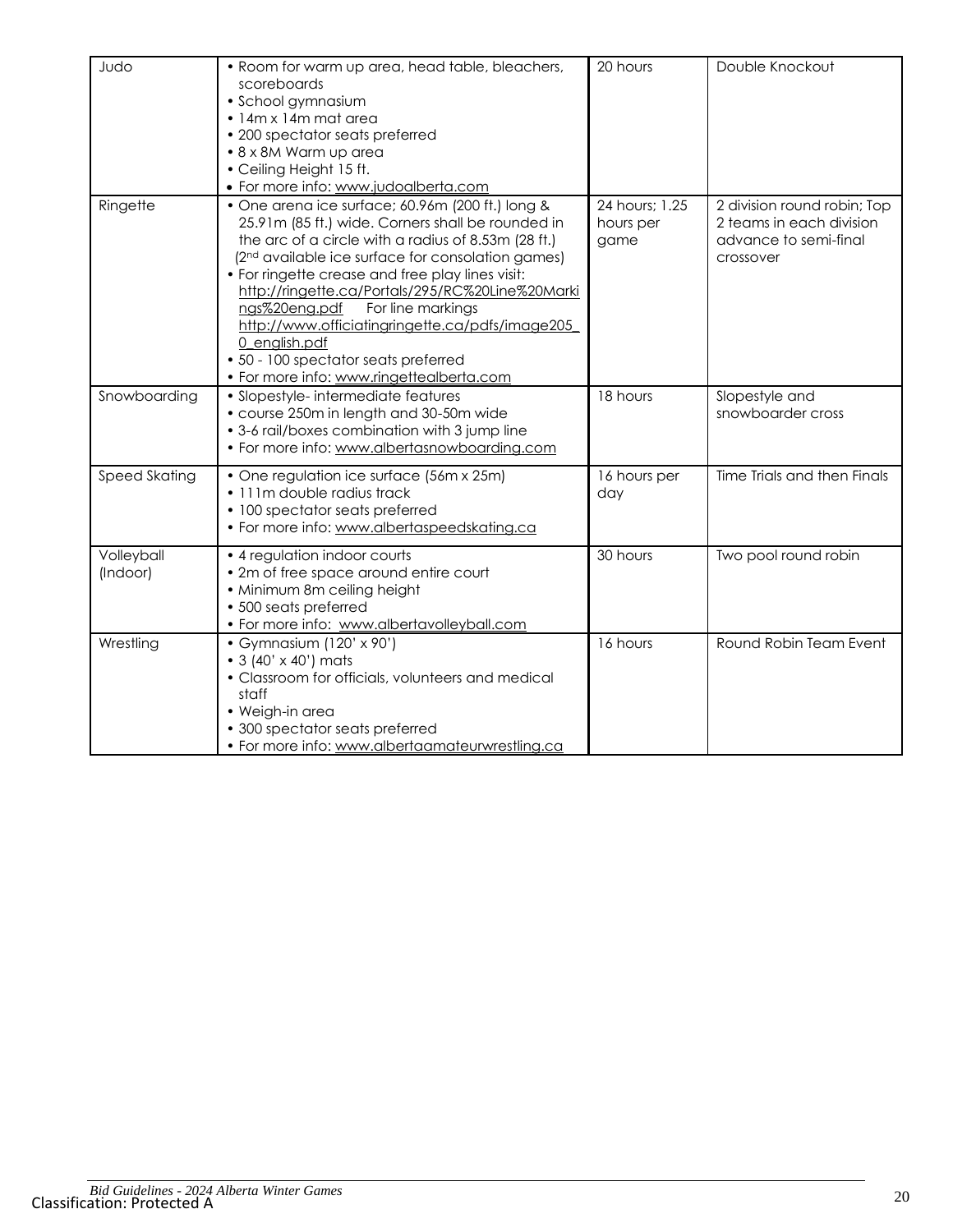## **APPENDIX IV - SAMPLE GAMES BUDGET**

# **TRADITIONAL MODEL OF ALBERTA GAMES – 18 SPORTS STATEMENT OF REVENUE AND EXPENDITURES**

#### **I. REVENUE**

| Alberta Government                       |                |
|------------------------------------------|----------------|
| - Operating Grant                        | 420,000<br>\$  |
| - Cash/Sponsorships<br>Donations         | 300,000        |
| - Gifts-in-kind                          | 230,000        |
| Fundraising Projects (including Casinos) | 250,000        |
| <b>Interest Revenue</b>                  | 10,000         |
| Souvenirs                                | 40,000         |
| Admissions                               | 150,000        |
| <b>Municipal Support</b>                 | 300,000        |
| <b>TOTAL</b>                             | <u>700.000</u> |

#### **II. EXPENDITURES**

| Administration                    |              | \$<br>350,000 |
|-----------------------------------|--------------|---------------|
| Sport                             |              | 90,000        |
| Facilities & Warehousing          |              | 240,000       |
| Culture                           |              | 50,000        |
| Food                              |              | 400,000       |
| Accommodation                     |              | 40,000        |
| <b>Registration &amp; Results</b> |              | 40,000        |
| Protocol                          |              | 130,000       |
| Safety & Telecommunications       |              | 50,000        |
| Transportation                    |              | 75,000        |
| Promotion                         |              | 120,000       |
| Volunteers                        |              | 60,000        |
| Friends of the Games              |              | 55,000        |
|                                   | <b>TOTAL</b> | ,700,000      |

#### **NOTE: THE SAMPLE BUDGET IS AN ESTIMATE OF THE TOTAL GAMES COSTS AND REVENUES. EACH COMMUNITY'S NEEDS MAY VARY, AND COSTS AND REVENUES IN ANY PARTICULAR AREA OF THE GAMES OR OVERALL MAY VARY FROM THE ABOVE AMOUNTS.**

#### **HOST SOCIETIES ARE ENCOURAGED TO REFER TO PAST ALBERTA GAMES AUDITED FINANCIAL STATEMENTS.**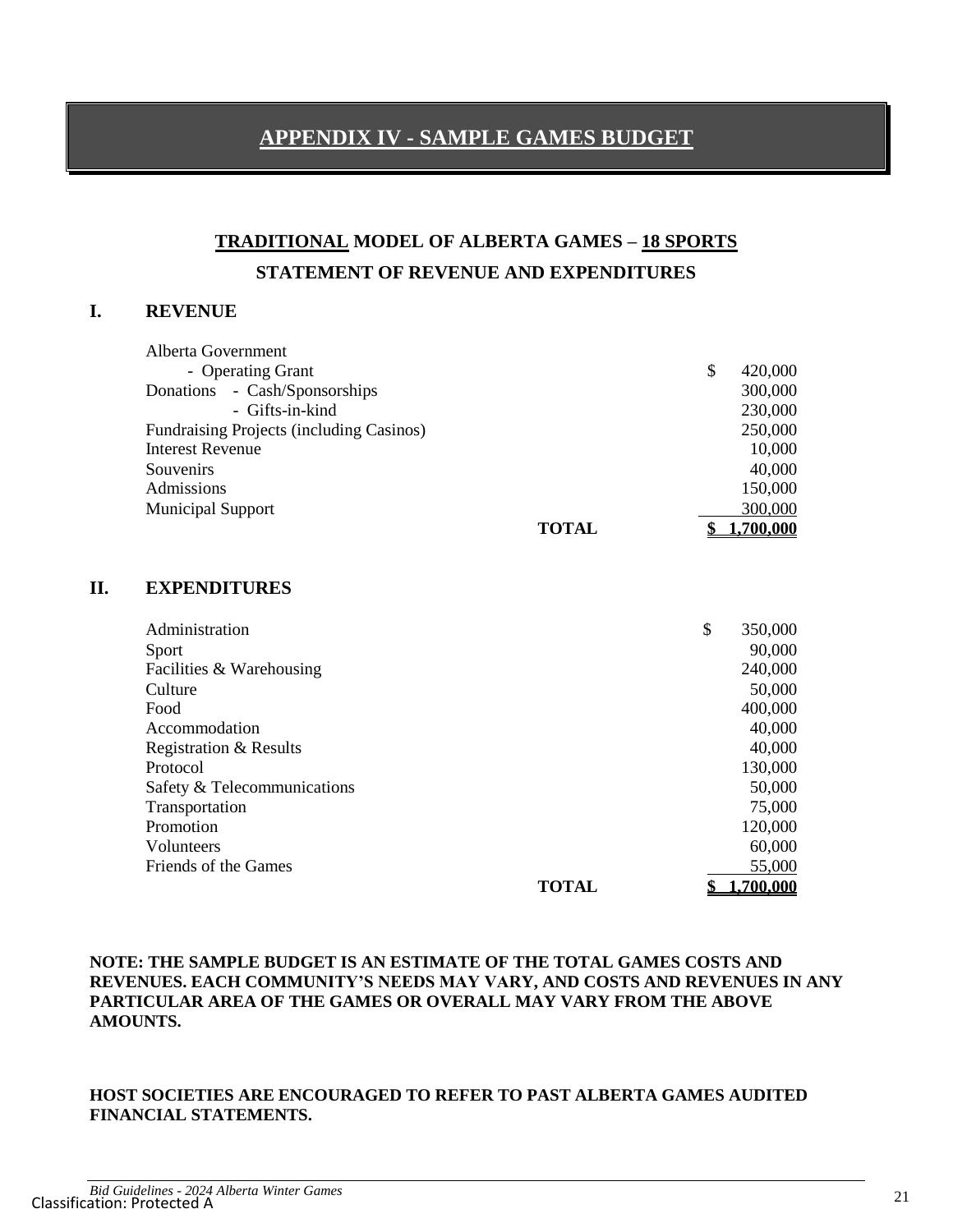# **MODIFIED MODEL OF ALBERTA GAMES – 12 SPORTS STATEMENT OF REVENUE AND EXPENDITURES**

#### **I. REVENUE**

| Alberta Government                       |   |           |
|------------------------------------------|---|-----------|
| - Operating Grant                        | S | 420,000   |
| Donations - Cash/Sponsorships/Grants     |   | 150,000   |
| - Gifts-in-kind                          |   | 100,000   |
| Fundraising Projects (including Casinos) |   | 140,000   |
| Interest Revenue                         |   | 10,000    |
| Souvenirs                                |   | 20,000    |
| Admissions                               |   | 60,000    |
| <b>Municipal Support</b>                 |   | 300,000   |
| <b>TOTAL</b>                             |   | 1,200,000 |

#### **II. EXPENDITURES**

| Administration              |              | \$<br>280,000 |
|-----------------------------|--------------|---------------|
| Sport                       |              | 50,000        |
| Facilities & Warehousing    |              | 150,000       |
| Culture                     |              | 30,000        |
| Food                        |              | 300,000       |
| Accommodation               |              | 40,000        |
| Registration & Results      |              | 30,000        |
| Protocol                    |              | 100,000       |
| Safety & Telecommunications |              | 20,000        |
| Transportation              |              | 60,000        |
| Promotion                   |              | 60,000        |
| Volunteers                  |              | 40,000        |
| Friends of the Games        |              | 40,000        |
|                             | <b>TOTAL</b> | 1,200,000     |

#### **NOTE: THE SAMPLE BUDGET IS AN ESTIMATE OF THE TOTAL GAMES COSTS AND REVENUES. EACH COMMUNITY'S NEEDS MAY VARY, AND COSTS AND REVENUES IN ANY PARTICULAR AREA OF THE GAMES OR OVERALL MAY VARY FROM THE ABOVE AMOUNTS.**

#### **HOST SOCIETIES ARE ENCOURAGED TO REFER TO PAST ALBERTA GAMES AUDITED FINANCIAL STATEMENTS**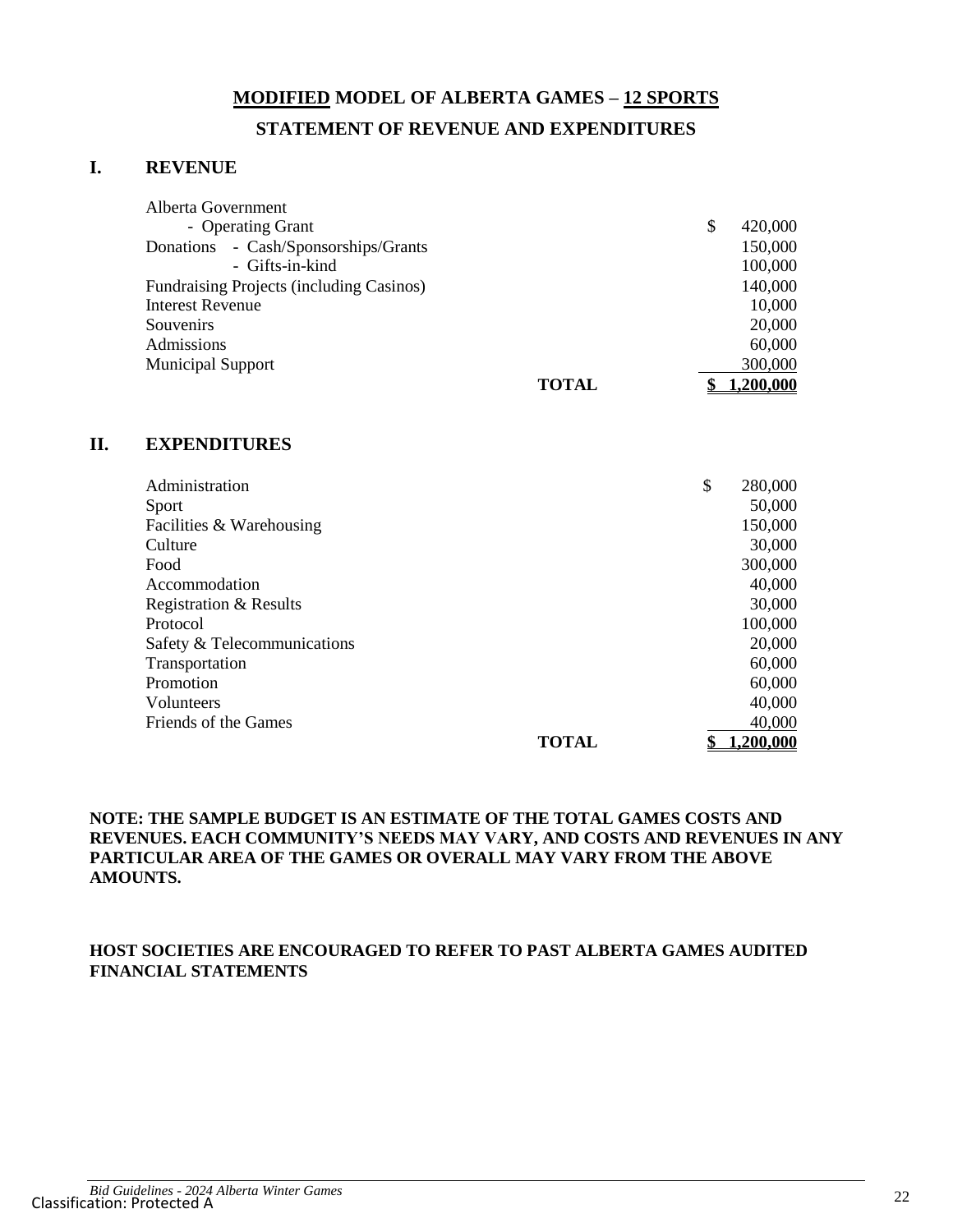# **APPENDIX V - BUDGET WORKSHEET**

## **I. REVENUE**

| <b>REVENUE</b>                            |           |
|-------------------------------------------|-----------|
| <b>GOA Operating Grant</b>                | \$420,000 |
| <b>Municipal Grants</b>                   |           |
| <b>Other Grants</b>                       |           |
| <b>Interest Revenue</b>                   |           |
| Souvenir Sales                            |           |
| Games & Ceremonies Admissions             |           |
| <b>Culture Event Admissions</b>           |           |
| Friends of the Games fundraising projects |           |
| Cash donations/sponsorships               |           |
| Gifts in kind                             |           |
| <b>Expenses Recovered</b>                 |           |
| Other (please specify)                    |           |
| <b>TOTAL REVENUE</b>                      | \$<br>\$  |

## **II. EXPENDITURES**

|              | Administration            | \$ |    |  |
|--------------|---------------------------|----|----|--|
|              | Friends of the Games      |    |    |  |
|              | Promotions                |    |    |  |
|              | Volunteers                |    |    |  |
|              | Sport                     |    |    |  |
|              | Culture                   |    |    |  |
|              | Protocol                  |    |    |  |
|              | Safety & Communication    |    |    |  |
|              | Facilities & Warehousing  |    |    |  |
|              | Food                      |    |    |  |
|              | Accommodation             |    |    |  |
|              | Transportation            |    |    |  |
|              | Registration & Results    |    |    |  |
|              | <b>TOTAL EXPENDITURES</b> | \$ | \$ |  |
| <b>TOTAL</b> |                           |    | \$ |  |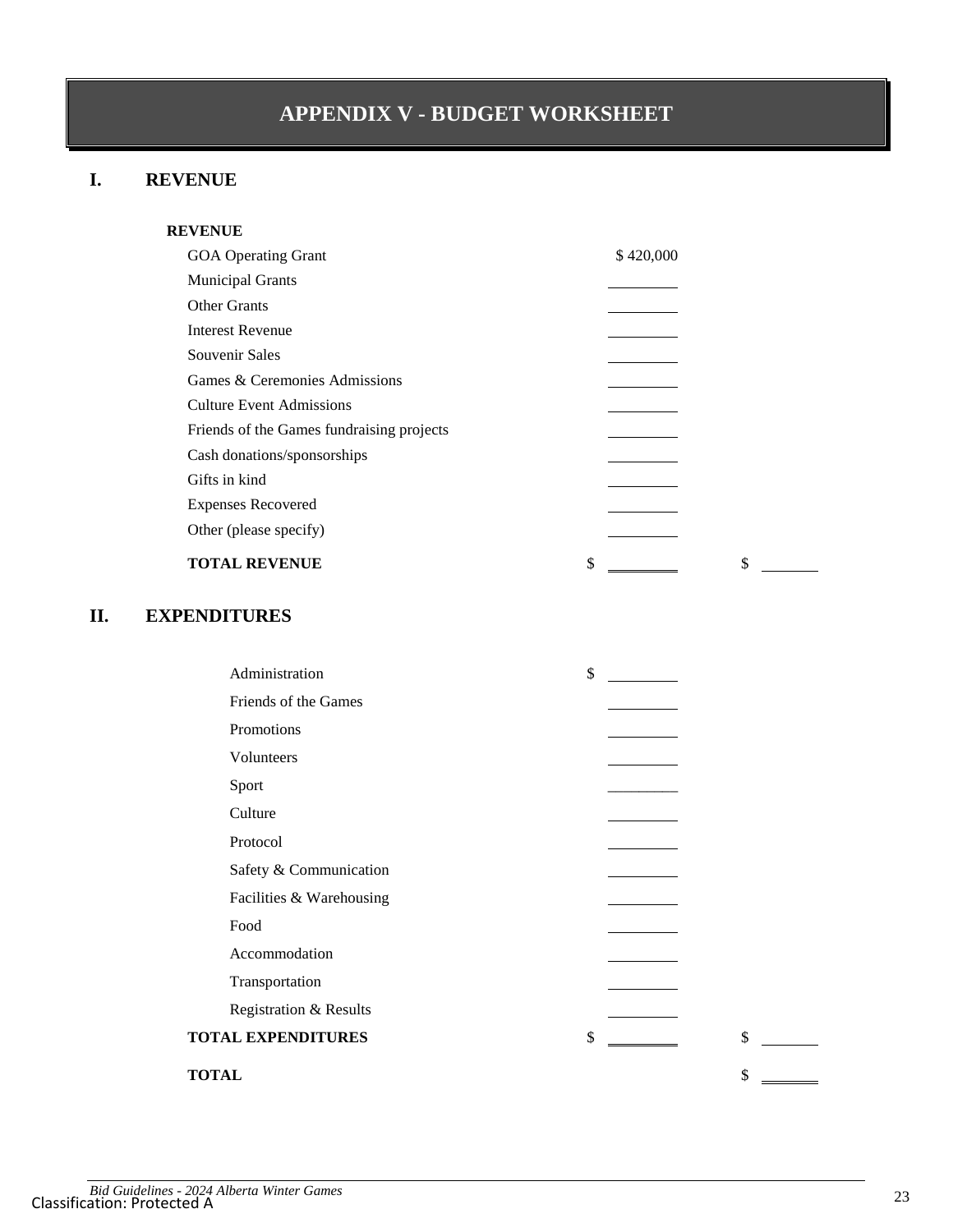## **III. DETAILED EXPENDITURES BUDGET**

#### **ADMINISTRATION**

| Finance (accounting services, bank charges, audit costs)                                                                                                                                                                                                                                                                                                                                               | \$                                                                                                                                                                                                                                                                                                                                                                           |    |
|--------------------------------------------------------------------------------------------------------------------------------------------------------------------------------------------------------------------------------------------------------------------------------------------------------------------------------------------------------------------------------------------------------|------------------------------------------------------------------------------------------------------------------------------------------------------------------------------------------------------------------------------------------------------------------------------------------------------------------------------------------------------------------------------|----|
| Legal Services (Incorporation of Society, etc.)                                                                                                                                                                                                                                                                                                                                                        |                                                                                                                                                                                                                                                                                                                                                                              |    |
| Insurance                                                                                                                                                                                                                                                                                                                                                                                              |                                                                                                                                                                                                                                                                                                                                                                              |    |
| <b>Games Admissions</b>                                                                                                                                                                                                                                                                                                                                                                                |                                                                                                                                                                                                                                                                                                                                                                              |    |
| Games Office Operations:<br>- Office rent<br>- Leasehold improvements<br>- Furniture and equipment<br>- Office supplies & stationary<br>- Printing<br>- Computer software & services<br>- Equipment servicing and repairs<br>- Postage, courier and freight<br>- Utilities<br>- Snacks and refreshments<br>- Cleaning and janitorial<br>- Personnel (salaries & benefits)<br>- Staff travel & expenses |                                                                                                                                                                                                                                                                                                                                                                              |    |
| <b>Economic Impact Study</b>                                                                                                                                                                                                                                                                                                                                                                           |                                                                                                                                                                                                                                                                                                                                                                              |    |
| Board Expenses (Board retreat, travel & meeting expenses)                                                                                                                                                                                                                                                                                                                                              |                                                                                                                                                                                                                                                                                                                                                                              |    |
| <b>TOTAL</b>                                                                                                                                                                                                                                                                                                                                                                                           | $\frac{\S_{\frac{1}{2}}}{\S_{\frac{1}{2}}}{\S_{\frac{1}{2}}}{\S_{\frac{1}{2}}}{\S_{\frac{1}{2}}}{\S_{\frac{1}{2}}}{\S_{\frac{1}{2}}}{\S_{\frac{1}{2}}}{\S_{\frac{1}{2}}}{\S_{\frac{1}{2}}}{\S_{\frac{1}{2}}}{\S_{\frac{1}{2}}}{\S_{\frac{1}{2}}}{\S_{\frac{1}{2}}}{\S_{\frac{1}{2}}}{\S_{\frac{1}{2}}}{\S_{\frac{1}{2}}}{\S_{\frac{1}{2}}}{\S_{\frac{1}{2}}}{\S_{\frac{1}{2$ | \$ |
| <b>FRIENDS OF THE GAMES</b>                                                                                                                                                                                                                                                                                                                                                                            |                                                                                                                                                                                                                                                                                                                                                                              |    |
| Committee expenses                                                                                                                                                                                                                                                                                                                                                                                     | \$                                                                                                                                                                                                                                                                                                                                                                           |    |
| Expenses for fundraising projects                                                                                                                                                                                                                                                                                                                                                                      |                                                                                                                                                                                                                                                                                                                                                                              |    |
| Other Expenses (printing, postage, etc.)                                                                                                                                                                                                                                                                                                                                                               |                                                                                                                                                                                                                                                                                                                                                                              |    |
| Donor Recognition (certificates, reception, etc.)                                                                                                                                                                                                                                                                                                                                                      |                                                                                                                                                                                                                                                                                                                                                                              |    |
| <b>TOTAL</b>                                                                                                                                                                                                                                                                                                                                                                                           | \$                                                                                                                                                                                                                                                                                                                                                                           | \$ |
| <b>VOLUNTEERS</b>                                                                                                                                                                                                                                                                                                                                                                                      |                                                                                                                                                                                                                                                                                                                                                                              |    |
| <b>Committee Expenses</b>                                                                                                                                                                                                                                                                                                                                                                              | \$                                                                                                                                                                                                                                                                                                                                                                           |    |
| Recruitment and Registration                                                                                                                                                                                                                                                                                                                                                                           |                                                                                                                                                                                                                                                                                                                                                                              |    |
| Communication/Orientation (newsletters, etc.)                                                                                                                                                                                                                                                                                                                                                          |                                                                                                                                                                                                                                                                                                                                                                              |    |
| Appreciation (party, etc.)                                                                                                                                                                                                                                                                                                                                                                             |                                                                                                                                                                                                                                                                                                                                                                              |    |
| <b>TOTAL</b>                                                                                                                                                                                                                                                                                                                                                                                           | \$                                                                                                                                                                                                                                                                                                                                                                           | \$ |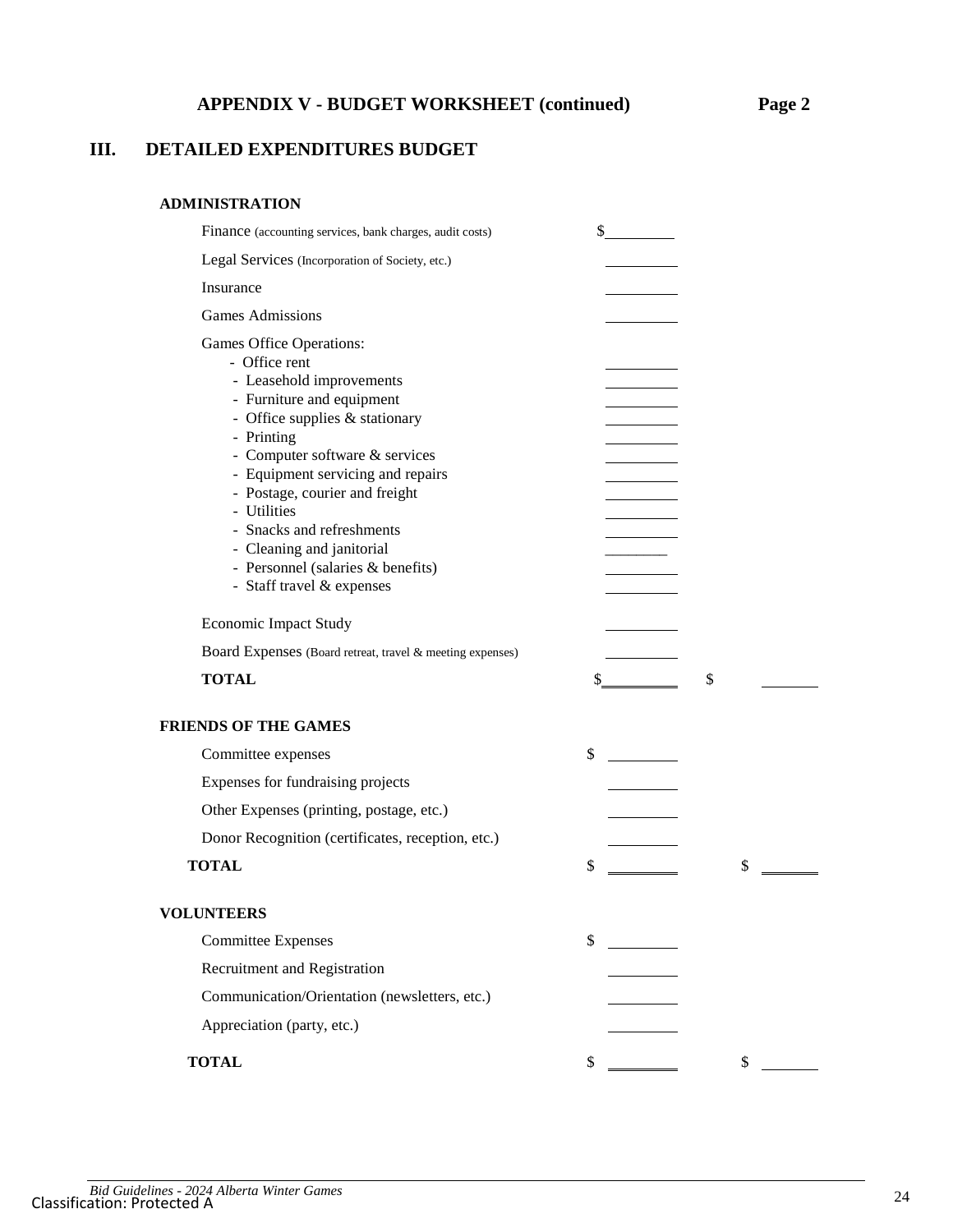#### **PROMOTIONS**

| Committee expenses                           | \$       |  |
|----------------------------------------------|----------|--|
| Promotional Projects                         |          |  |
| Publicity & Media (Media Centre, kits, etc.) |          |  |
| <b>Mascot</b>                                |          |  |
| Souvenirs                                    |          |  |
| <b>Information and Creative Services</b>     |          |  |
| (event schedules, etc.)                      |          |  |
| Games Records (photographs, etc.)            |          |  |
| Website                                      |          |  |
| <b>TOTAL</b>                                 | \$<br>\$ |  |

**SPORTS** (Refer to list of 2020 Alberta Winter Games sports included in Appendix III, Projected Numbers of Participants, page [16.](#page-15-0))

| <b>Committee Expenses</b>                                                          | \$ |
|------------------------------------------------------------------------------------|----|
| Clinics/Workshops                                                                  |    |
| Sports:                                                                            |    |
| Alpine Skiing<br>equipment and equipment rental<br>operating expense               |    |
| Archery<br>equipment and equipment rental<br>operating expense                     |    |
| Artistic Gymnastics<br>equipment and equipment rental<br>operating expense         |    |
| <b>Artistic Swimming</b><br>equipment and equipment rental<br>operating expense    |    |
| Badminton<br>equipment and equipment rental<br>operating expense                   |    |
| <b>Biathlon</b><br>equipment and equipment rental<br>operating expense             |    |
| <b>Cross Country Skiing</b><br>equipment and equipment rental<br>operating expense |    |
| Curling<br>equipment and equipment rental<br>operating expense                     |    |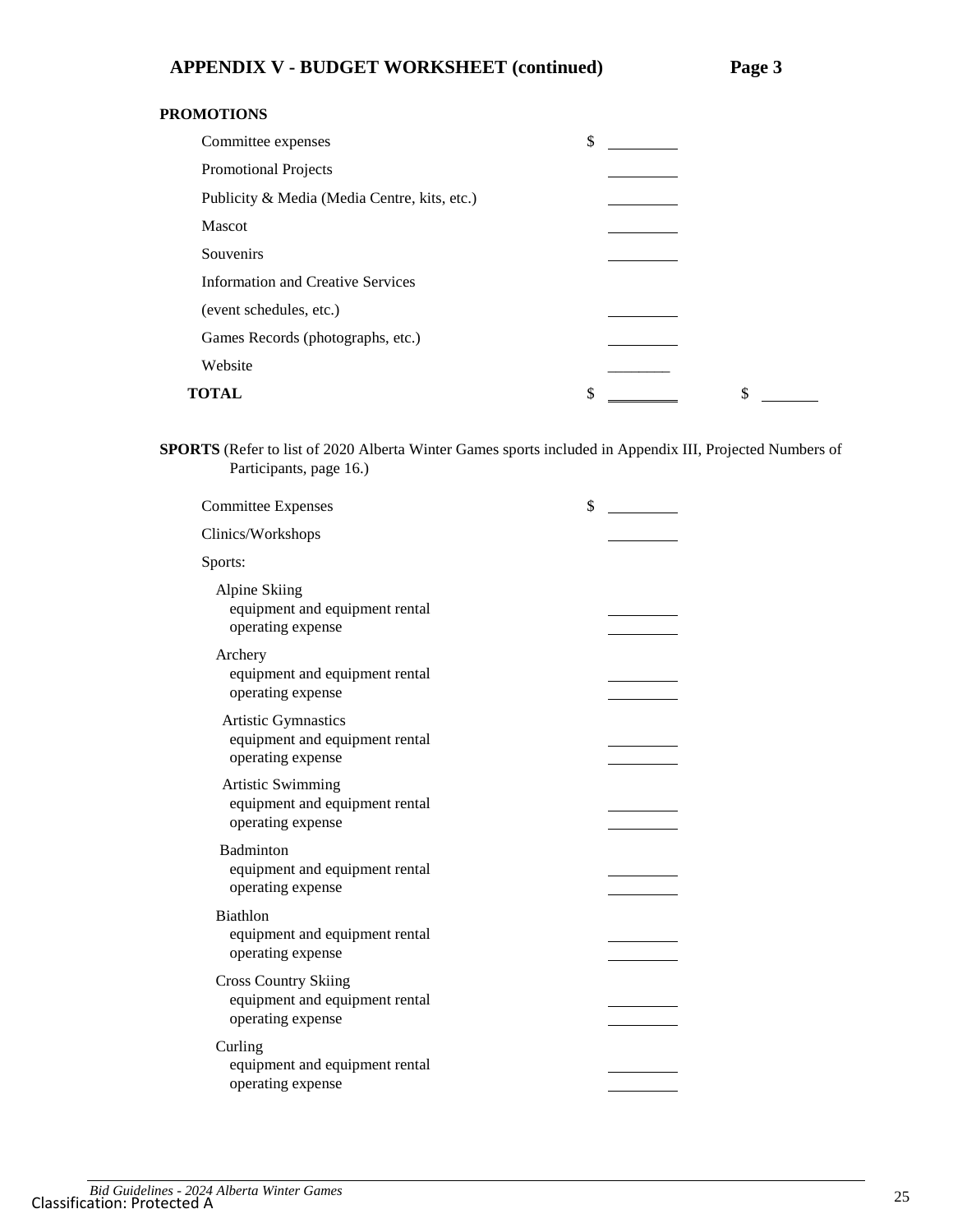**Sports, continued**

| Fencing<br>equipment and equipment rental<br>operating expense                               |    |    |
|----------------------------------------------------------------------------------------------|----|----|
| <b>Figure Skating</b><br>equipment and equipment rental<br>operating expense                 |    |    |
| Freestyle Skiing<br>equipment and equipment rental<br>operating expense                      |    |    |
| Hockey (Male and Female)                                                                     |    |    |
| equipment and equipment rental<br>operating expense                                          |    |    |
| Judo                                                                                         |    |    |
| equipment and equipment rental<br>operating expense                                          |    |    |
| Ringette                                                                                     |    |    |
| equipment and equipment rental<br>operating expense                                          |    |    |
| Snowboarding<br>equipment and equipment rental<br>operating expense                          |    |    |
| <b>Speed Skating</b><br>equipment and equipment rental<br>operating expense                  |    |    |
| Volleyball - Indoor (Male and Female)<br>equipment and equipment rental<br>operating expense |    |    |
| Wrestling<br>equipment and equipment rental<br>operating expense                             |    |    |
| <b>TOTAL</b>                                                                                 | \$ | \$ |
| <b>CULTURE</b> (Each culture event should be budgeted separately.)                           |    |    |
| Visual Arts (total)                                                                          | \$ |    |
| Event #1                                                                                     |    |    |
| Event #2                                                                                     |    |    |
| Performing Arts (total)                                                                      |    |    |
| Event #1                                                                                     |    |    |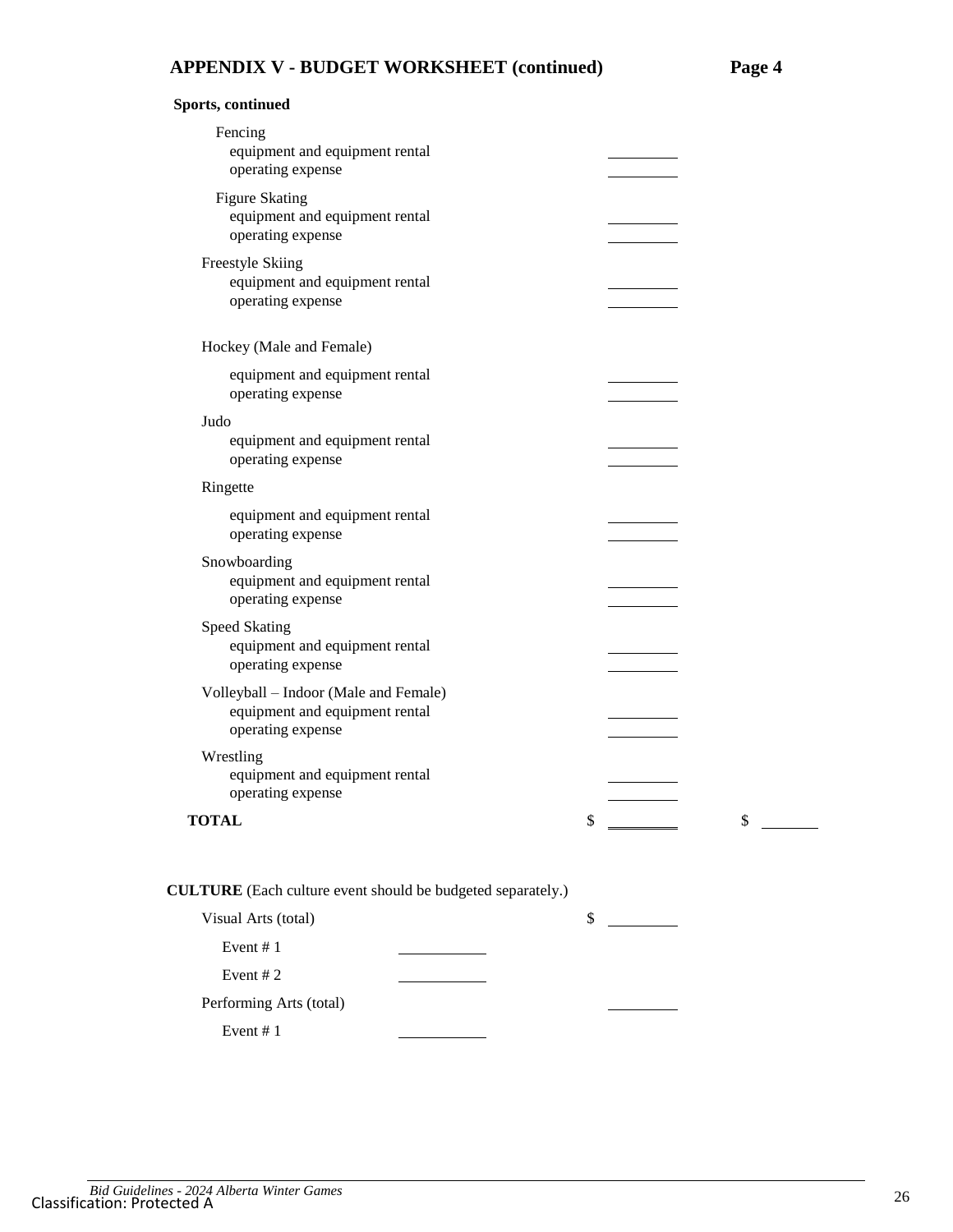# **APPENDIX V - BUDGET WORKSHEET (continued) Page 5**

| Event #2                          |      |    |  |
|-----------------------------------|------|----|--|
| Literary Arts (total)             |      |    |  |
| Event #1                          |      |    |  |
| Event #2                          |      |    |  |
| Historic & Ethno Cultural (total) |      |    |  |
| Event #1                          |      |    |  |
| Event #2                          |      |    |  |
| Participant Entertainment         |      |    |  |
| <b>Cultural Promotion</b>         |      |    |  |
| <b>TOTAL</b>                      | \$   | \$ |  |
| <b>PROTOCOL</b>                   |      |    |  |
| Directors' Uniforms               | \$   |    |  |
| <b>Games Ambassadors Uniforms</b> |      |    |  |
| <b>VIP Hospitality</b>            |      |    |  |
| <b>Medal Presentations</b>        |      |    |  |
| <b>Opening Ceremonies</b>         |      |    |  |
| <b>Closing Awards</b>             |      |    |  |
| Torch Relay                       |      |    |  |
| <b>Future Host</b>                |      |    |  |
| Games Attire                      |      |    |  |
| <b>TOTAL</b>                      | \$   | \$ |  |
| SAFETY AND COMMUNICATIONS         |      |    |  |
| <b>Medical Services</b>           | \$   |    |  |
| Security                          |      |    |  |
| Communications                    |      |    |  |
| <b>TOTAL</b>                      | $\,$ | \$ |  |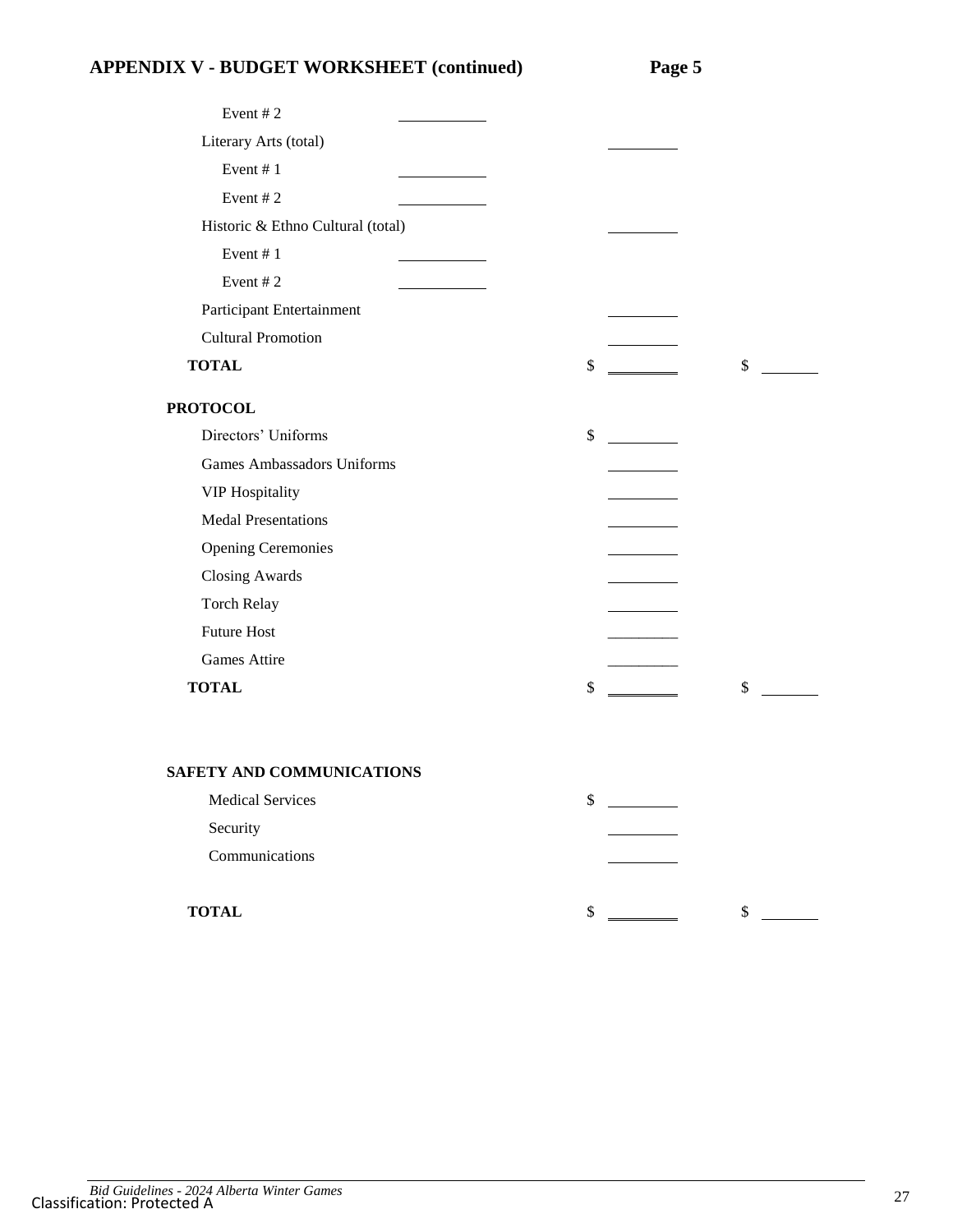## **APPENDIX V - BUDGET WORKSHEET (continued) Page 6**

| Total Facility Rental (if any)                       | \$       |
|------------------------------------------------------|----------|
| Facility #1                                          |          |
| Facility # 2 (etc.)                                  |          |
| <b>Total Facility Upgrading</b>                      |          |
| Facility #1                                          |          |
| Facility #2 (etc.)                                   |          |
| Facility Development and Construction (if any)       |          |
| Portable Facilities (tents, bleachers, stages, etc.) |          |
| Facility Clean-up                                    |          |
| Warehousing                                          |          |
| <b>Equipment Delivery</b>                            |          |
| Signage                                              |          |
| <b>TOTAL</b>                                         | \$<br>\$ |
| FOOD                                                 |          |
| Food Centre Meals (Breakfast & Supper)               | \$       |
| <b>Box Lunches</b>                                   |          |
| Concessions                                          |          |
| Other Food Requirements                              |          |
| <b>TOTAL</b>                                         | \$<br>\$ |
|                                                      |          |
| <b>ACCOMMODATION</b>                                 |          |
| Athlete Village                                      | \$       |
| Hotels/Motels (Officials Accommodation)              |          |
| <b>TOTAL</b>                                         | \$<br>\$ |

**FACILITIES AND WAREHOUSE** (Outline separate budget for each facility)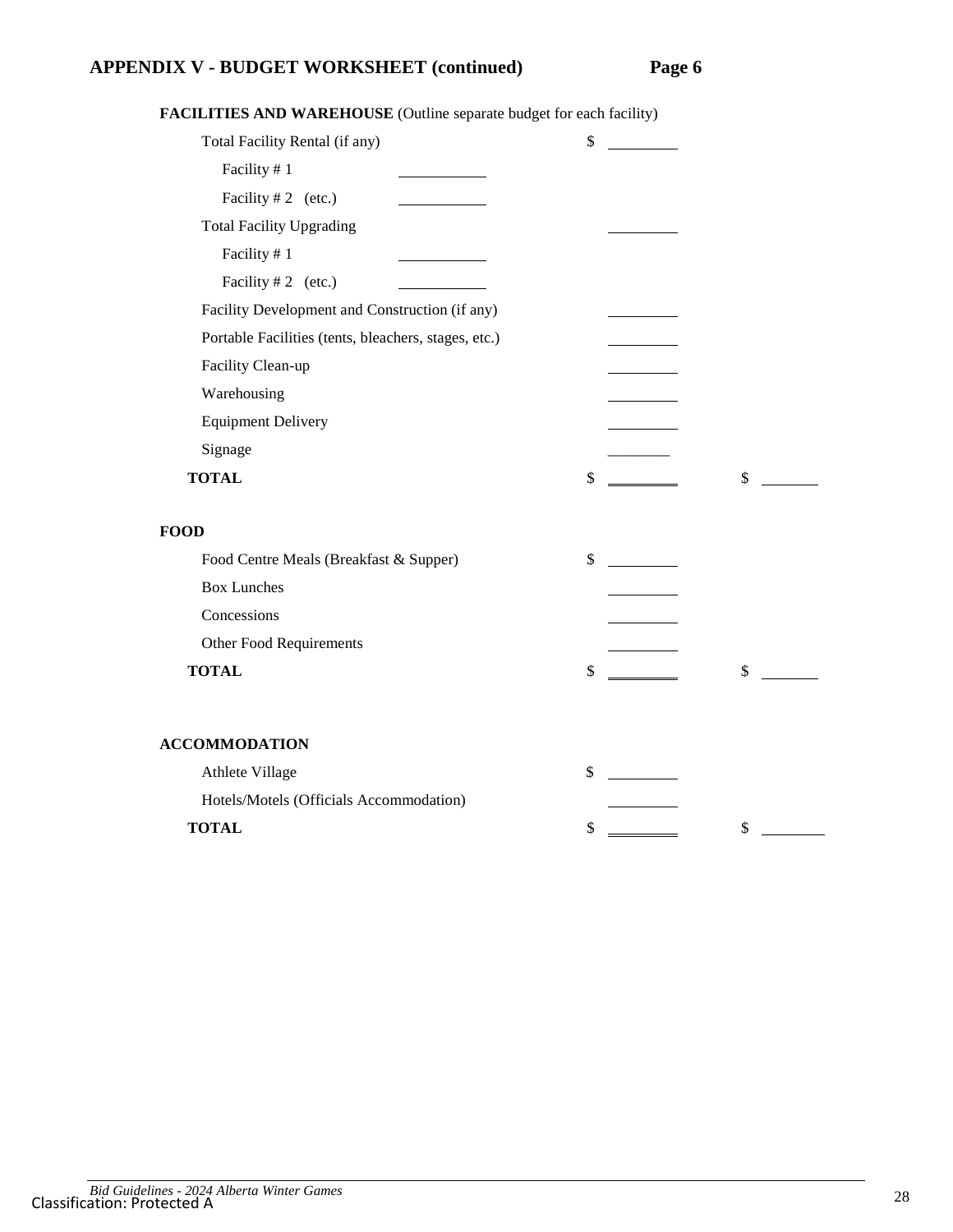| <b>APPENDIX V - BUDGET WORKSHEET (continued)</b> | Page 7 |    |
|--------------------------------------------------|--------|----|
| <b>TRANSPORTATION</b>                            |        |    |
| <b>Internal Busing</b>                           |        |    |
| <b>Courtesy Vehicles</b>                         |        |    |
| Parking and Traffic Control                      |        |    |
| <b>TOTAL</b>                                     | \$     | \$ |
| <b>REGISTRATION &amp; RESULTS</b>                |        |    |
| <b>Identification Tags and Supplies</b>          | \$     |    |
| Registration Kits (bags/folders)                 |        |    |
| <b>Registration Centre</b>                       |        |    |
| <b>Results Centre</b>                            |        |    |
| <b>TOTAL</b>                                     | \$     | \$ |
|                                                  |        |    |
| <b>TOTAL EXPENDITURES BUDGET</b>                 |        | \$ |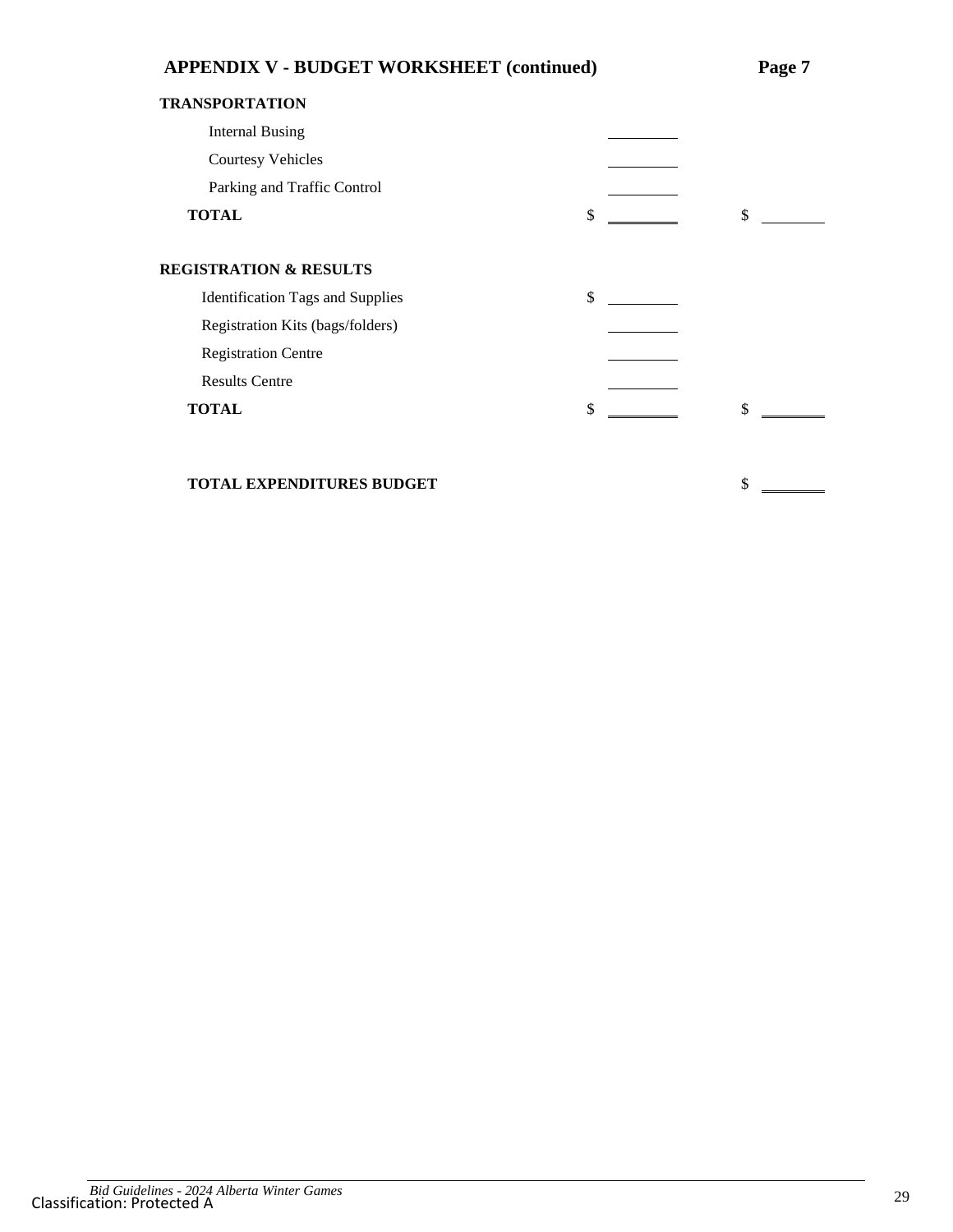# **APPENDIX VI - BID SUBMISSION CHECKLIST**

#### **Please ensure the following information is incorporated into your bid submission.**

#### **Note: This checklist should be part of your bid submission**

## **ITEM INCLUDED LOCATION IN SUBMISSION (please ) (page # and/or section) 1. Municipal Support** Statements of support and commitment from Page Page the Municipal Council and any other co-operating municipalities **2. Proposed dates for the Games** Page Page Page **3. Previous Event Experience** List of zone, provincial or national events Page hosted in recent years **4. Host Organizing Committee** Assurance the community can form an Page organization capable of hosting the Games - Proposed organizational structure Page Page Proposed method to select Games Chairperson Page & Board of Directors **5. Listing of sports you are prepared to host** Page **6**. **Facilities** - Description of the facilities for the proposed Page Page sports - Contingency plans (where applicable to Page accommodate proposed sports) - Map of community indicating the location Page of the facilities - Plan for construction or upgrading of facilities Page Page **7. Food Services** - Guaranteed per diem rate for feeding all participants Page - Method of feeding athletes, coaches and officials Page - Description of food centre (location, seating capacity, etc.) Page \_\_\_\_\_\_ **8. Transportation**: Description of plans to move the athletes from Page venue to venue within the community